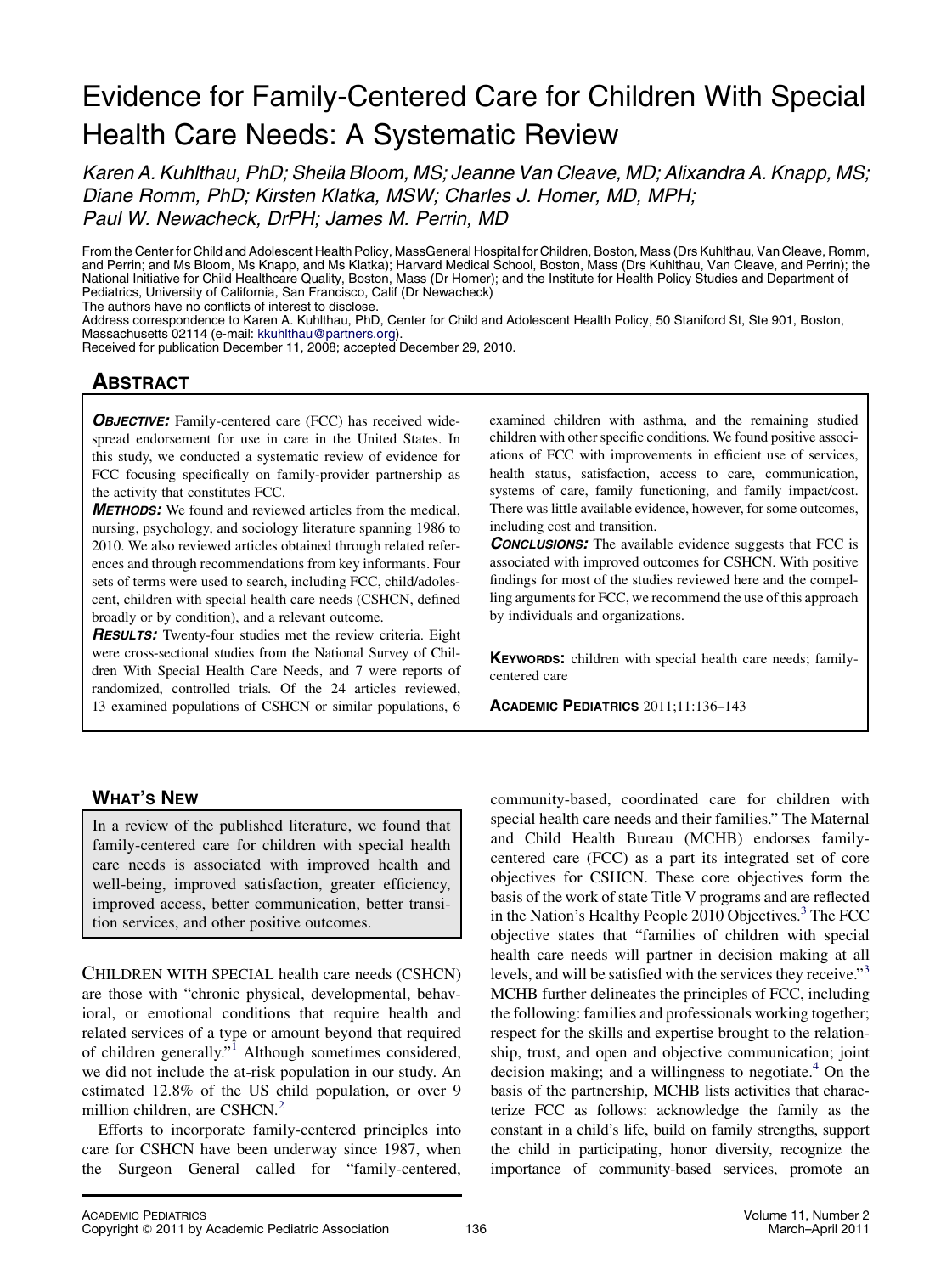individual and developmental approach, encourage familyto-family/peer support, develop family-centered policies and practices, and celebrate successes.

FCC has been endorsed more broadly for all children and individuals. The American Academy of Pediatrics  $(AAP)$  recommends FCC care in various settings.<sup>[5](#page-6-0)</sup> Other AAP policy statements support FCC as well; most importantly, FCC is viewed as a primary component of the medical home.<sup>[6](#page-6-0)</sup> The Institute for Family-Centered Care, which also endorses FCC in various settings, lists the following as core concepts that should exist between families and professionals: dignity and respect, information sharing, participation, and collaboration.<sup>[7](#page-6-0)</sup> The consideration of family-centered rather than patient-centered care is a hallmark of the pediatric medical home.<sup>[8](#page-6-0)</sup>

Although many groups endorse FCC, no one has conducted a systematic review of the literature assessing whether providing FCC improves patient and family outcomes. We examined the evidence base for FCC to determine its relationship to key outcomes for children and families. Specifically, we sought to determine the extent to which family-provider partnership (FPP) is associated with improvements for a variety of outcomes. This effort is part of a larger project that examines the evidence base for each MCHB core objective and for an overall comprehensive, organized, accessible system of care for CSHCN.<sup>9</sup> Because this review was a part of an effort to assess systems of care for CSHCN by the US MCHB, we included only US-based evidence in this review.

#### ORGANIZATION OF REVIEW

Definitions of FCC include a variety of specific activities. We used FCC-related statements by the MCHB<sup>3,4</sup> and  $\text{AAP}^5$  $\text{AAP}^5$ , input of the project advisory committee (comprising CSHCN researchers, family members, and health care providers), and input from reviewers to identify the "family-provider partnership" as our functional definition of FCC for this review. This decision parallels the operationalization of FCC in the National Survey of Children with Special Health Care Needs (NSCSHCN). To be included, articles needed to mention FCC or FPP, and FCC activities needed to include FPP. Outcomes included care processes and satisfaction as well as more traditional outcomes, such as health status. We included the following: health (broadly defined), satisfaction, efficient use of health care resources, access to care, communication, system improvements, transition to adulthood, family functioning, financial impact, and cost.

We used 4 search engines to search medical, nursing, and social science literatures: Medline (medical), CINAHL (nursing and allied health), PSYCINFO (psychology), and SSCI (sociology). We searched these databases using different combinations of 4 terms. Each of these searches included FCC/FPP, child/adolescent, CSHCN (defined broadly or using a specific condition), and an outcome ([Table 1\)](#page-2-0). Specific conditions are listed in [Table 1](#page-2-0). Subsequent searches combined each set of terms in the searches with an "and." In our search, we identified articles that examined FCC but did not examine FPP; these articles

were subsequently excluded. For example, an article where the FCC activity was having parents serve as advisors or care providers would not be included. We included only studies that used quantitative methods to evaluate an intervention to promote FCC or studies that examined associations between FCC and an outcome. We also limited our search to studies of US populations, studies with abstracts in the search engines, and studies that were published in English between January 1, 1986, and May 31, 2010.

Two authors independently reviewed titles and abstracts and, after discussion, retrieved potentially relevant articles in their entirety. Specifically, if both authors thought that an article should be included or excluded (in the set of articles to be fully reviewed), then that was the final decision. If the 2 authors disagreed, a third reviewer was included to help resolve the differences. Where there differences remained, we examined the full article. The 3 authors then screened the full articles for eligibility criteria and study relevance and reached a consensus about which articles to include. Given that our search strategy may have inadvertently missed relevant articles, we additionally included articles in our review if they were recommended by expert colleagues or identified through the citations of relevant articles. These articles needed to meet the same inclusion criteria as those identified through the search engines. We included articles that were of sufficiently high quality, above a score of 12 using the metric of Downs and Black.<sup>[10](#page-6-0)</sup> One author completed the Downs and Black checklist for each article. Downs and Black created a checklist that provides an overall score for the study quality that is appropriate for assessing both randomized and nonrandomized studies.

#### RESULTS

The initial searches yielded 4886 articles that met the search criteria and had abstracts, 2828 of which were based in the United States. From this list, 2 authors reviewed all titles and/or abstracts. They then identified 98 articles to review in full. We included 24 in this review. These articles met the search criteria and the quality score criterion. Seven of the articles were based on randomized, controlled trials (RCTs), 11 were based on cross-sectional associations with no intervention, and the rest examined interventions with controls or before-and-after comparisons. Two interventions resulted in more than one article. Eight articles were based on analyses of the NS-CSHCN and used similar measures of FCC with a variety of outcomes. Six articles were published before the year 2000. The articles identified CSHCN in different ways, with 13 articles looking at CSHCN, children with disabilities, and/or children with multiple chronic conditions; 6 articles examining populations of children with asthma; and 5 examining other specific chronic conditions. The most commonly found outcomes were health, mental health, and/or well-being of patients and family members ( $n = 11$ ), satisfaction ( $n =$ 7), efficient use of resources ( $n = 7$ ), and access ( $n = 7$ ).

We discuss findings by outcomes. We then summarize all of the findings from the NS-CSHCN. In discussing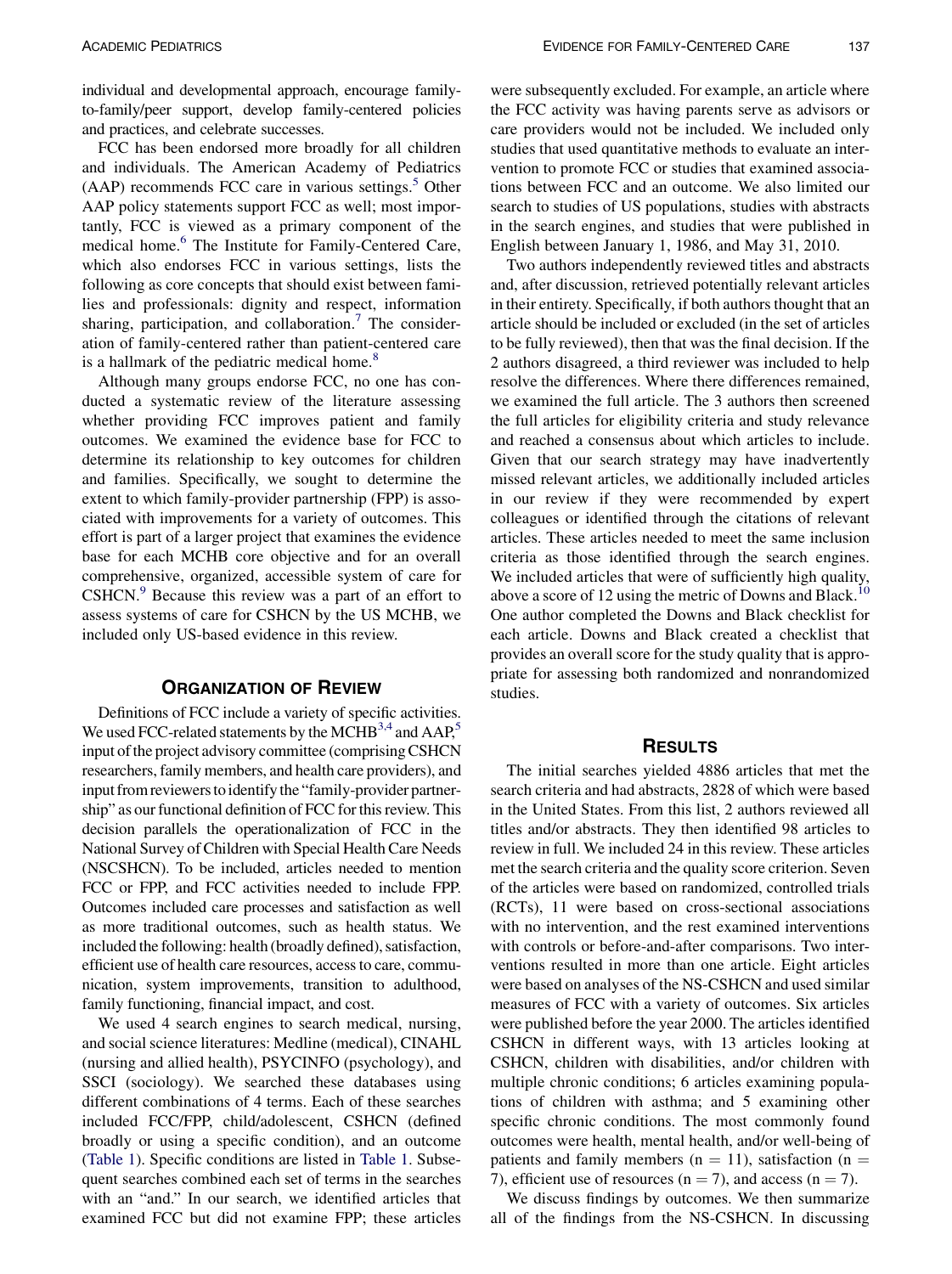#### <span id="page-2-0"></span>Table 1. General Search Terms

#### Child/Children

- Child
- Children
- Adolescent

#### Children With Special Health Care Needs (CSHCN)

- Disabled children
- Disabled
- Developmental disabilities
- Chronic disease
- Chronic conditions
- Special needs
- Special health care needs
- Activities of daily living
- Activity limitation
- Specific conditions\*

#### Family-Centered Care

- Professional patient relations
- Family-centered care (family-centered nursing)
- Patient-centered care
- Nurse-patient relations
- Physician-patient relations
- Professional patient relations
- Patient participation
- Shared decision making
- Physician-patient communication
- Family- and youth-driven care
- Consumer-driven care
- Family advisor group
- Consumer advisor group
- Leadership
- Family leadership
- Consumer leadership

#### **Outcomes**

- Quality of health care health
- Health status, (health behavior, health knowledge attitude and practice)
- Family health
- Mental health
- Patient satisfaction
- Health policy
- Health services/utilization
- Accessibility
- Family financial burden
- Cost/expenditure empowerment uncertainty
- Organizational efficiency
- Health system improvement
- Delivery of health care
- Child is decision maker
- Decision making
- Quality of life
- Mental health
- Mental health services
- Health transition
- Behavior/behavior disorders, child/adolescent development, mortality
- Child welfare
- Maternal welfare
- Hospitalized, parent-child relationship
- Health insurance

\*Specific conditions include: attention-deficit and disruptive behavior disorders, attention-deficit disorder with hyperactivity, cerebral palsy, asthma, human immunodeficiency virus (HIV-1, HIV-2), acquired immunodeficiency syndrome (AIDS), epilepsy (subtypes myoclonic, partial, absence, frontal lobe, rolandic, temporal lobe), heart defects, congenital, diabetes mellitus, hemophilia A, hemophilia B, spina bifida occulta, developmental disabilities, mental retardation, sickle-cell anemia, juvenile rheumatoid arthritis, cancer/neoplasms, Down syndrome, trisomy 21, cystic fibrosis, low birth weight, preterm birth, and transplantation.

the results, we give greater weight to RCTs and other intervention studies over purely associational studies. Within each of these groups, we prioritize the discussion of articles on the basis of broad populations of CSHCN over those based on specific chronic conditions. [Table 2](#page-3-0) summarizes characteristics of the selected studies.

#### EVIDENCE BY ENDPOINT

#### HEALTH, MENTAL HEALTH, AND WELL-BEING

Four RCTs examined the health status of the child/youth or parent. Three of these 4 articles found some health improvement of the intervention. Stein and Jessop investigated a program of comprehensive health care for inner-city children with chronic conditions that included a multidisciplinary team that helped involve families in management and decision making. Researchers found that the intervention group had better personal adjustment scale scores, a measure of psychological functioning after intervention with some differences in the findings depending on the time frame. $11$ Other RCTs examined populations with specific conditions. A RCT conducted by Guendelman and colleagues used the Internet to facilitate family-focused nurse-family communication in families with children with asthma. This study found that among other outcomes, intervention families had significantly fewer peak flow readings in the yellow or red zone than the comparison group.<sup>12</sup> Among children with traumatic brain injury, a problem-solving and skillbuilding intervention was associated with a decline in internalizing symptoms compared to the control group, but no difference in total symptoms or attention problems.<sup>13</sup> In a group of children with attention-deficit/hyperactivity disorder (ADHD), Wolraich and colleagues assessed 1) a manual for diagnosis and treatment of ADHD for providers, and 2) a team (parent, teacher, and primary care provider) session on how to communicate about ADHD. This intervention showed no effect on behavioral symptoms.<sup>14</sup>

Other non-RCTs of CSHCN show similar associations. Several of these articles examined missed school days and found mixed results. In a before-and-after comparison of an intervention to integrate systems of care for CSHCN based on family-centered principles, Palfrey and colleagues found no significant change in the proportion of children who missed more than 20 days of school.<sup>15</sup> However, a similar study by Farmer and colleagues showed a reduction in missed school days.<sup>[16](#page-7-0)</sup> Mangione-Smith and colleagues showed no difference in school days missed for a study of an intervention that included a learning collaborative to improve patient self management support. $17$  In one NS-CSHCN study, a cross-sectional survey, FCC was associated with fewer missed school days.<sup>18</sup>

Mangione-Smith and colleagues showed higher qualityof-life scores and higher asthma-specific quality of life.<sup>17</sup> A family-centered, school-based behavioral intervention for children with inattentive and disruptive behavior problems also showed FCC activity was associated with improved child health status, with 3 of 21 symptom severity and function outcomes statistically significantly improved and 19 trending in the right direction.<sup>19</sup> In assessing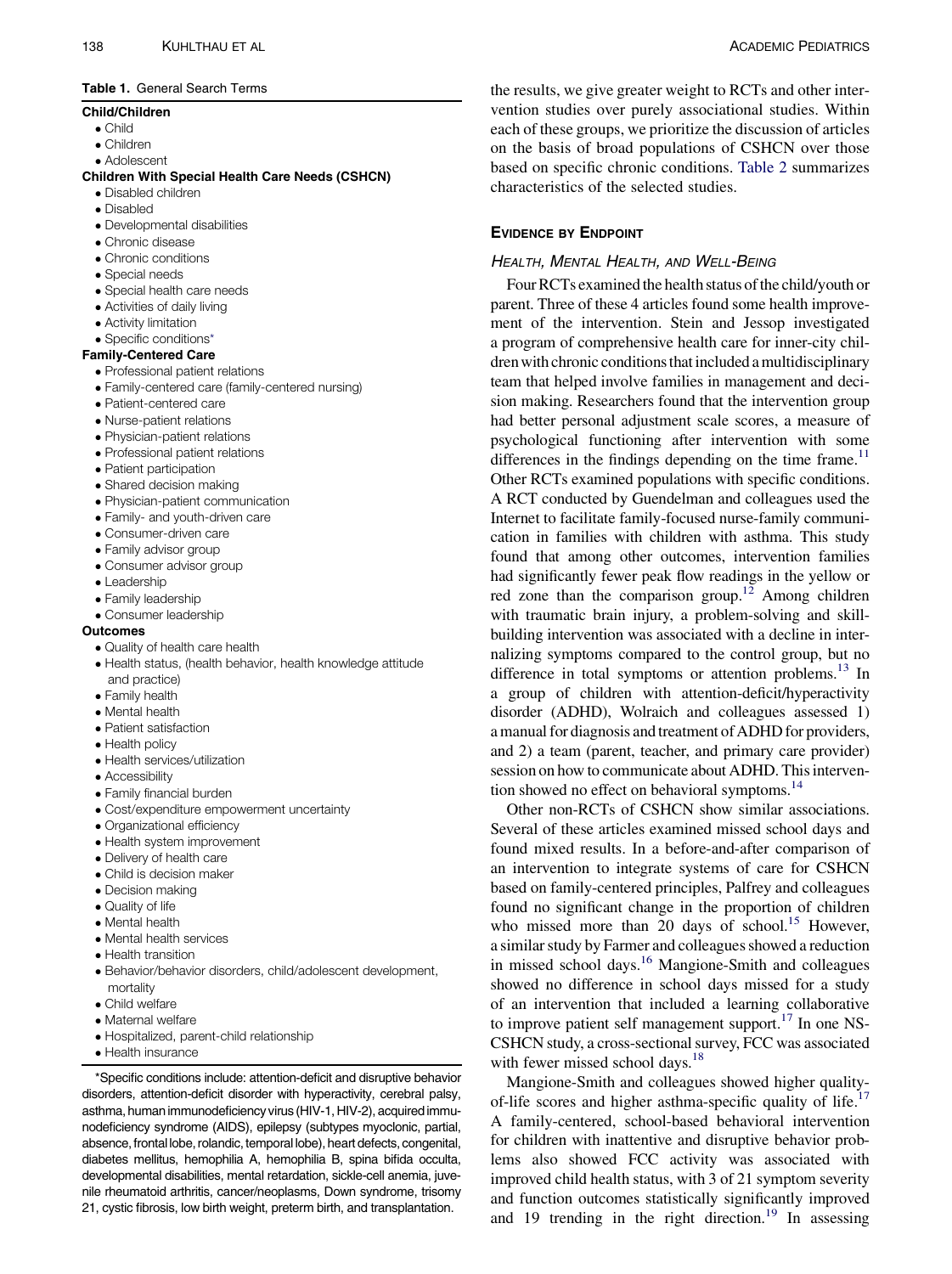| First Author, Year        | Strength of Findings                              | Component of Family-Centered Care                                                                      | Outcome Measured                                                                                                             | Condition                                          | <b>Other Characteristics</b>                                                                                                       |
|---------------------------|---------------------------------------------------|--------------------------------------------------------------------------------------------------------|------------------------------------------------------------------------------------------------------------------------------|----------------------------------------------------|------------------------------------------------------------------------------------------------------------------------------------|
| Baruffi G, 2005           | Cross-sectional association                       | • Family-provider partnership (NS-CSHCN)                                                               | • Systems of care                                                                                                            | Generic                                            | 449 CSHCN, representative of Hawaii NS-CSHCN<br>sample                                                                             |
| Blumberg, 2009            | Cross-sectional association                       | • Family-provider partnership (NS-CSHCN)                                                               | • Systems of care                                                                                                            | Generic                                            | 79 589 CSHCN, nationally representative from 2001 and<br>2005-2006 NS-CSHCN                                                        |
| Clark NM, 1998            | <b>RCT</b>                                        | • Family-provider partnership<br>• Physician-patient communication                                     | • Efficient use of HCR<br>• Communication                                                                                    | Asthma                                             | 74 physicians treating 637 assessed patients                                                                                       |
| Clark NM, 2000            | <b>RCT</b>                                        | • Family-provider partnership<br>• Physician-patient communication                                     | • Efficient use of HCR<br>• Communication                                                                                    | Asthma                                             | 67 physicians seeing 527 patients                                                                                                  |
| Denboba D, 2006           | Cross-sectional association                       | • Family-provider partnership (NS-CSHCN)                                                               | • Satisfaction<br>$\bullet$ Access<br>• Health (missed school)                                                               | Generic                                            | 37 316 CSHCN, nationally representative                                                                                            |
| Farmer JE, 2005           | Intervention with before-<br>and-after comparison | • Family-to-family peer support within<br>a medical home intervention                                  | $\bullet$ Health<br>$\bullet$ Access<br>• Satisfaction<br>• Family functioning                                               | Generic                                            | 83 families with children with complex chronic health<br>conditions consented with 51 completing full-year<br>intervention         |
| Frost M, 2010             | Intervention with before-<br>and-after comparison | • Family-provider partnership<br>• Family as staff                                                     | • Systems of care                                                                                                            | Generic                                            | 39 parents of hospitalized infants and toddlers for pretest,<br>34 for posttest, 76 staff members for pretest, 51 for<br>posttest  |
| Gavin LA, 1999            | Cross-sectional association                       | • Treatment alliance                                                                                   | • Efficient use of services<br>• Family functioning                                                                          | Asthma                                             | 60 adolescents with severe chronic asthma                                                                                          |
| Guendelman S.<br>2002     | <b>RCT</b>                                        | • Physician-patient communication<br>• Asthma self-management and<br>education program                 | • Efficient use of HCR<br>• Health status                                                                                    | Asthma                                             | 134 children with ED or hospital visits for asthma,<br>primarily a Medicaid population, mean age 12 y, $>70\%$<br>African American |
| Jessop DJ, 1994           | <b>RCT</b>                                        | • Family-provider partnership<br>• Peer support<br>• Home care intervention                            | $\bullet$ Access<br>• Communication                                                                                          | Generic                                            | 219 children with chronic physical conditions                                                                                      |
| Mangione-Smith R,<br>2005 | Intervention with<br>control group                | • Family-provider partnership<br>• Learning collaborative including<br>patient self-management support | • Efficient use of HCR<br>• Health status<br>• Satisfaction<br>• Family functioning<br>• Parent financial impact<br>and cost | Asthma                                             | 26 practices, 385 children with moderate to severe<br>asthma                                                                       |
| Ngui EM, 2006             | Cross-sectional association                       | • Family-provider partnership (NS-CSHCN)                                                               | • Satisfaction<br>$\bullet$ Access                                                                                           | Generic                                            | 36 238 CSHSCN, nationally representative                                                                                           |
| Owens JS, 2005            | Intervention with before-<br>and-after comparison | • Family-provider partnership                                                                          | • Health status                                                                                                              | Inattentive and<br>disruptive<br>behavior problems | 42 children K-6th grade, 77% met criteria for ADHD                                                                                 |
| Palfrey JS, 2004          | Intervention with before-<br>and-after comparison | • Family-provider partnership                                                                          | • Efficient use of HCR<br>• Health status<br>• Satisfaction<br>• Family financial impact<br>and cost                         | Generic                                            | 117 CSHCN, 56% between 0-5 y, 38% nonwhite                                                                                         |
| Scal P, 2005              |                                                   | Cross-sectional association . Family-provider partnership<br>(NCSCHCN)                                 | • Transition                                                                                                                 | Generic                                            | 4426 CSHCN age 14–18 y, nationally representative of<br>CSHCN age 14-18 y                                                          |
|                           |                                                   |                                                                                                        |                                                                                                                              |                                                    | (Continued)                                                                                                                        |

<span id="page-3-0"></span>Table 2. Characteristics of Selected Studies

139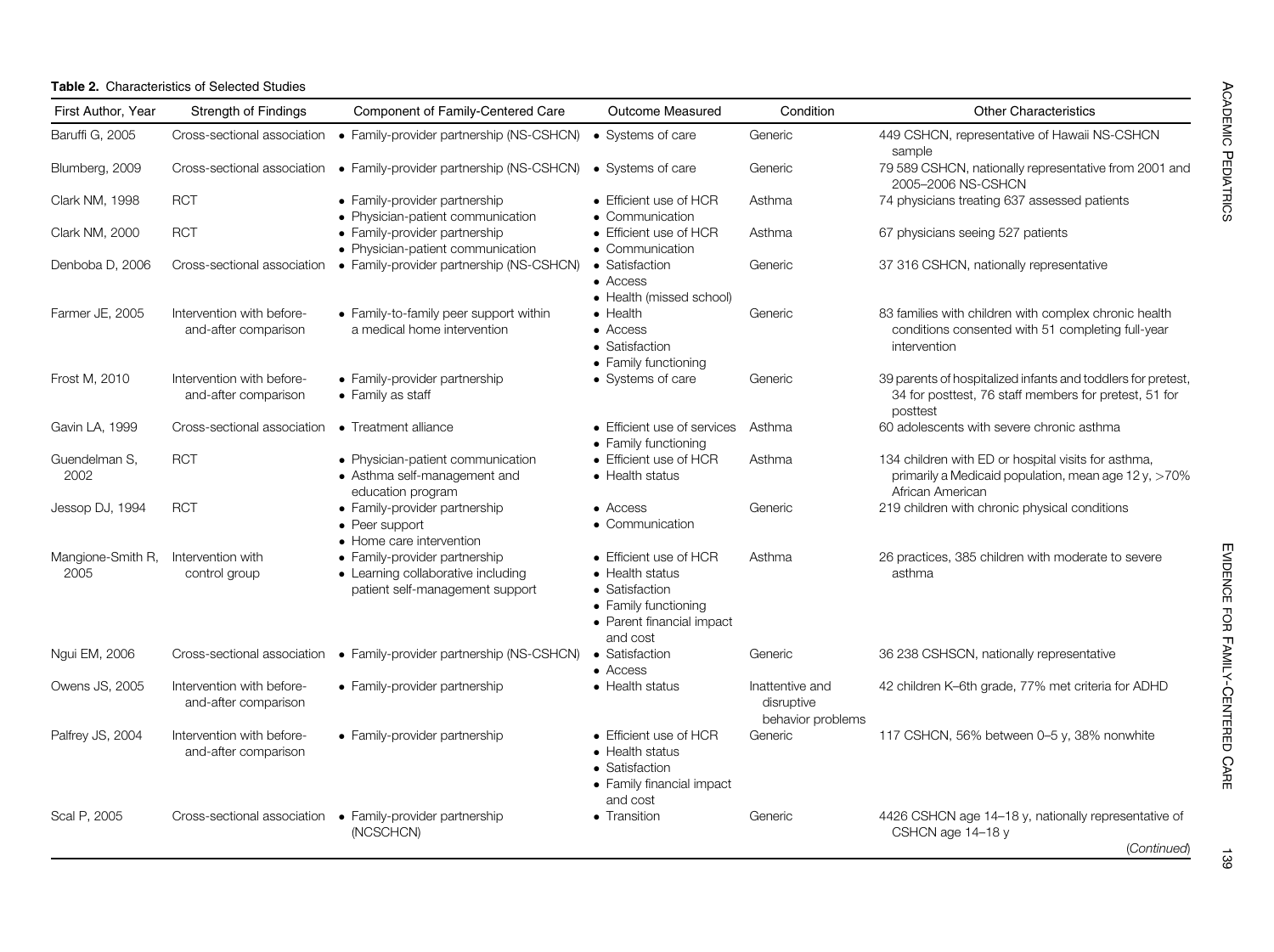| First Author, Year | Strength of Findings                                      | Component of Family-Centered Care                                     | Outcome Measured                                    | Condition                 | Other Characteristics                                                                                                                                                                       |
|--------------------|-----------------------------------------------------------|-----------------------------------------------------------------------|-----------------------------------------------------|---------------------------|---------------------------------------------------------------------------------------------------------------------------------------------------------------------------------------------|
| Smaldone A, 2005   | Cross-sectional association • Family-provider             | partnership (NS-CSHCN)                                                | Access                                              | Generic                   | 748 CSHCN, representative of New York State                                                                                                                                                 |
| Stein REK, 1991    | RCT                                                       | · Family-provider partnership<br>Parent peer support                  | • Health status                                     | Generic                   | Follow-up of 81% of original 178 families, 59% Hispanic,<br>33% African American, 8% other                                                                                                  |
| Van Riper M, 1999  | Cross-sectional association • Family-provider partnership |                                                                       | Family functioning<br>Health status<br>Satisfaction | Down syndrome             | 89 children with Down syndrome, 95% white, 58% family<br>income between \$25K and \$55K, average age 8 y                                                                                    |
| Wade SL, 2006      | <b>RCT</b>                                                | (family-centered skill building)<br>· Family-provider partnership     | <b>Health status</b>                                | Traumatic brain<br>injury | 32 mothers with children aged 5-16 y, 65.6% male, 19%<br>African American                                                                                                                   |
| Wang G, 2007       | Cross-sectional association                               | · Family-provider partnership<br>(NS-CSHCV)                           | • Access                                            | Generic                   | NS-CSHCN 2001, nationally representative of CSHCN                                                                                                                                           |
| Weiland J, 2003    | Intervention with before-<br>and-after comparison         | Family-provider partnership<br>(shared decision making)               | Efficient use of HCR<br><b>Health status</b>        | Cystic fibrosis           | 43 children with cystic fibrosis, 47% of intervention vs<br>40% of control group has insurance                                                                                              |
| Wissow L, 1998     | Cross-sectional association                               | · Family-provider partnership<br>(patient-centered<br>provider style) | Communication<br>Satisfaction                       | Asthma                    | 104 children with asthma from ED, 60% male, average<br>age 6.3 y, average 4 ED visits in past year                                                                                          |
| Wolraich M, 2005   | <b>RCT</b>                                                | Family-provider partnership (seminar,<br>one-on-one sessions)         | Communication<br>Health status                      | ADHD                      | 249 children at risk for or with ADHD, 52% African<br>American, 317 teachers                                                                                                                |
| Young MC, 2005     | Cross-sectional association                               | · Family-provider partnership<br>(NS-CSHOW)                           | Access                                              | Generic                   | 719 CSHCN representative of Texas                                                                                                                                                           |
|                    |                                                           |                                                                       |                                                     |                           | RCT = randomized controlled trial; CSHCN = children with special health care needs; NS-CSHCN = National Survey of Children With Special Health Care Needs; ED = emergency department; HCR = |

a team approach to cystic fibrosis treatment in the hospital, Weiland and colleagues found no difference in airway clearance[.20](#page-7-0) An assessment of perceptions of family-provider relationships for children with Down syndrome found better overall parental psychological well-being but no differences in parental depression measures.<sup>[21](#page-7-0)</sup>

#### **SATISFACTION**

Nonrandomized interventional studies show mixed association between FCC and satisfaction. The study of Palfrey and colleagues of CSHCN found no change after intervention in satisfaction with care.[15](#page-7-0) The study of Mangione-Smith and colleagues, noted above, reported no difference in adolescent satisfaction.<sup>[17](#page-7-0)</sup> A study of children with Down syndrome that looked at FPPs showed that having less maternal-provider discrepancy was associ-ated with greater satisfaction.<sup>[21](#page-7-0)</sup> In another study, children with patient-centered providers were more likely to be very satisfied with the physicians' job performance and to consider the physician to be informative. However, there was no difference in these parents' overall satisfaction with care.<sup>[22](#page-7-0)</sup> FCC was, however, associated with greater parental reports of satisfaction with care in 2 separate 2001 NS-CSHCN analyses.<sup>[18,23](#page-7-0)</sup>

## **MORE EFFICIENT USE OF HEALTH CARE RESOURCES**

Several RCTs, all in populations with specific chronic conditions, showed associations between improved patientprovider partnership and more efficient use of services. In one asthma RCT by Clark and colleagues, researchers randomly assigned providers into a seminar that helped physicians partner with patients orto nointervention. Patients whose physicians were in the intervention group were more likely to be treated with inhaled anti-inflammatory medications (68% vs 56%  $P = .04$ ).<sup>24</sup> Although the study found no main effect on emergency visits or hospitalizations for the whole population, there were significant interactions with low income and number of baseline hospitalizations/ emergency department visits. A second article using the same intervention study examined longer-term outcomes and found that the intervention was associated with fewer hospitalizations (-1.3 per year,  $P = .03$ ), but no reduction in overall emergency department use.<sup>[25](#page-7-0)</sup> As in the first paper, there were interaction effects for vulnerable populations. An RCT conducted by Guendelman and colleagues used the Internet to facilitate family-focused nurse-family communication in families with children with asthma. This study found that, among other outcomes, intervention families were less likely to make urgent calls to their providers (odds ratio  $=$ 0.43, 95% confidence interval = 0.18–0.99,  $P = .05$ .<sup>12</sup>

One nonrandomized study examined interventions that provided comprehensive coordinated care with family peer supports for CSHCN. The study of Palfrey and colleagues examined change in health care utilization before and after the intervention. Although they found no change in the percentage of children with emergency department visits, they did find a reduction in hospitalization.[15](#page-7-0) Nonrandomized, condition-specific interventions

health care resources; ADHD

health care resources; ADHD = attention-deficit/hyperactivity disorder.

attention-deficit/hyperactivity disorder.

Table 2. Characteristics of Selected Studies (Continued) Characteristics of Selected Studies (Continued)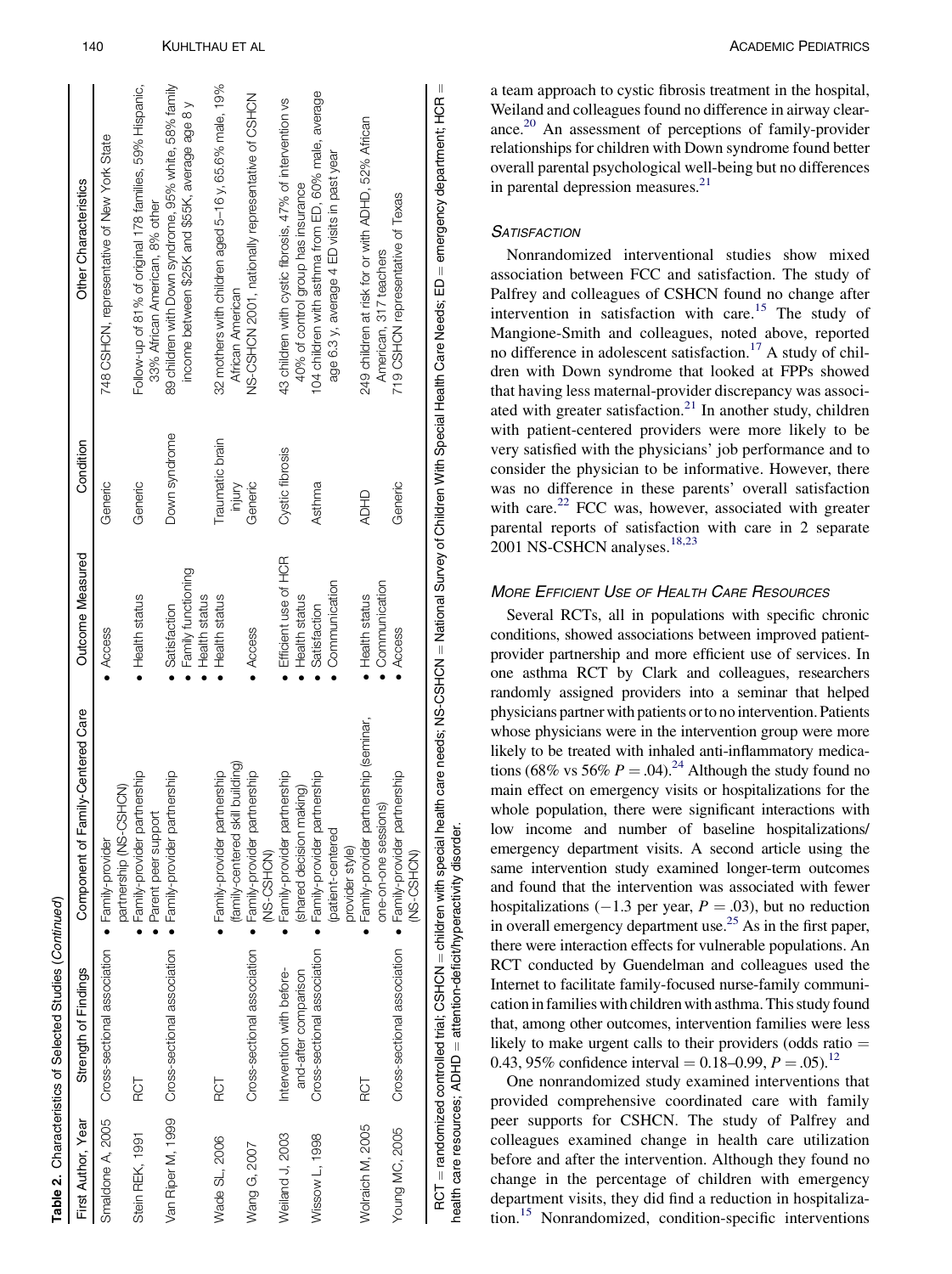also show that more efficient use of services is associated with FCC. Specifically, research shows more efficient use of services is associated with improved care based on the Improving Chronic Illness Care Model<sup>[17](#page-7-0)</sup> and better physician and patient partnerships, $26$  but not with improved scheduling. $20$ 

#### **ACCESS**

The relationship between FCC and access to care is consistently supported. A RCT that examined a comprehensive intervention also studied by Stein showed that among CSHCN not receiving services at baseline, access to care—in particular having a usual source of care improved significantly more for the intervention group than for controls.[27](#page-7-0) Additionally, several studies using the NSCSHCN generally showed an association of FCC with better access to care. Specifically, FCC was associated with receiving more genetic counseling,<sup>[28](#page-7-0)</sup> having greater  $\alpha$  access to specialty care,<sup>[18,29](#page-7-0)</sup> having fewer unmet child and family needs,  $18$  using services with greater ease,  $23$ and receiving less delayed and forgone care.[30](#page-7-0)

#### **COMMUNICATION**

FCC was consistently associated with better communication in the studies cited here. Jessop and Stein found improvements in family-provider communication associated with the comprehensive intervention, in particular improvements were seen in providers listening to concerns, especially for those without services at enrollment.<sup>[27](#page-7-0)</sup> Clark and colleagues found that improved FPP was associated with improved communication on a variety of asthma-related communication measures.<sup>[24,25](#page-7-0)</sup> In contrast, an intervention to improve communication among parents, teachers, and primary care providers for children with and at risk of ADHD showed few significant effects on communication, and those that were identified were short lived.<sup>[14](#page-7-0)</sup> Patient-centered provider styles were associated with parents providing more medical information.<sup>[22](#page-7-0)</sup>

## SYSTEMS IMPROVEMENTS

FCC was associated with systems improvements in 2 NS-CSHCN studies, and a third hospital-based study found mixed results. The hospital-based family-centered intervention of Frost and colleagues showed mixed results for systems improvements.<sup>31</sup> Two studies from the NSCSHCN showed associations with systems improvement. The first, a study of Hawaiian families showed associations of FCC with having an easy-to-use community-based care system (odds ratio = 4.7, 95% confidence interval =  $2.0-11.0$ .<sup>[32](#page-7-0)</sup> The second, by Blumberg and Carle, found similar findings using the whole 2005–2006 NS-CSHCN sample and showed that FCC was associated with the latent construct of the wellbeing of the health care environment.<sup>33</sup>

#### IMPROVED TRANSITION TO ADULTHOOD

Families who reported that they received FCC also reported higher scores on a health care transition scale.<sup>[34](#page-7-0)</sup>

### FAMILY FUNCTIONING

Two of the 3 studies that examined family functioning found associations with FCC and family functioning. The assessment of Mangione-Smith and colleagues of a family-centered intervention around improving chronic care for children with asthma showed no differences in family functioning.<sup>[17](#page-7-0)</sup> In a separate study of children with asthma, Gavin and colleagues showed associations of treat-ment alliance with family functioning.<sup>[26](#page-7-0)</sup> Van Riper found an association between mothers reporting fewer discrepancies between their family's relationship with their health care provider and higher levels of individual and family functioning ( $r = .22, P \le .05$ ).<sup>[21](#page-7-0)</sup>

## FAMILY FINANCIAL IMPACT AND COST

Only 2 studies examined family financial impact and cost, and their findings differ. The medical home intervention of Palfrey and colleagues showed statistically significant differences in parents' missed workdays ( $P = .02$ ), with greater differences found for children with more severe conditions.<sup>[15](#page-7-0)</sup> The Improving Chronic Illness Care Model intervention reported no differences in parental work loss.<sup>[17](#page-7-0)</sup>

#### SUMMARY OF THE NATIONAL SURVEY FINDINGS

Because of the prominence of the NS-CSHCN in studies of FCC, we summarize the findings of these studies here. The 2001 NS-CSHCN showed associations of FPP and several health outcomes. Partnership in care was associated with less missed school, fewer unmet needs, and greater satisfaction;<sup>[18](#page-7-0)</sup> better transition services among adolescents;<sup>34</sup> and improved satisfaction;<sup>23</sup> the use of genetic counseling; $^{28}$  $^{28}$  $^{28}$  and the well-being of the health care environment.<sup>33</sup> Analyses of individual states additionally show associations between FPP and the likelihood of reporting ease of use of community-based care,  $32$  delayed and forgone care;  $30$  and less need for a specialist and fewer problems with specialist referrals[.29](#page-7-0)

## **DISCUSSION**

This review found evidence that FCC is associated with improved outcomes in several domains. We found these associations among different populations of CSHCN, operationalizations of FCC, and outcomes. We did not find evidence that FCC was associated with poorer outcomes. For most studies, there was at least one association of FCC with a positive outcome. Most studies measured several outcomes, and some studies had mixed findings, with only a few having only nonsignificant or negative findings. The relationships were documented both in RCTs and in crosssectional studies. Analogous evidence from a review of patient-focused educational interventions found positive evidence for health literacy, clinical decision-making, selfcare, and patient safety.<sup>35</sup> A Cochrane review of consumer involvement found moderate-quality evidence favoring involving consumers in materials development, though in other areas, evidence was lacking[.36](#page-7-0) A review of evidence for family-based services in children's mental health showed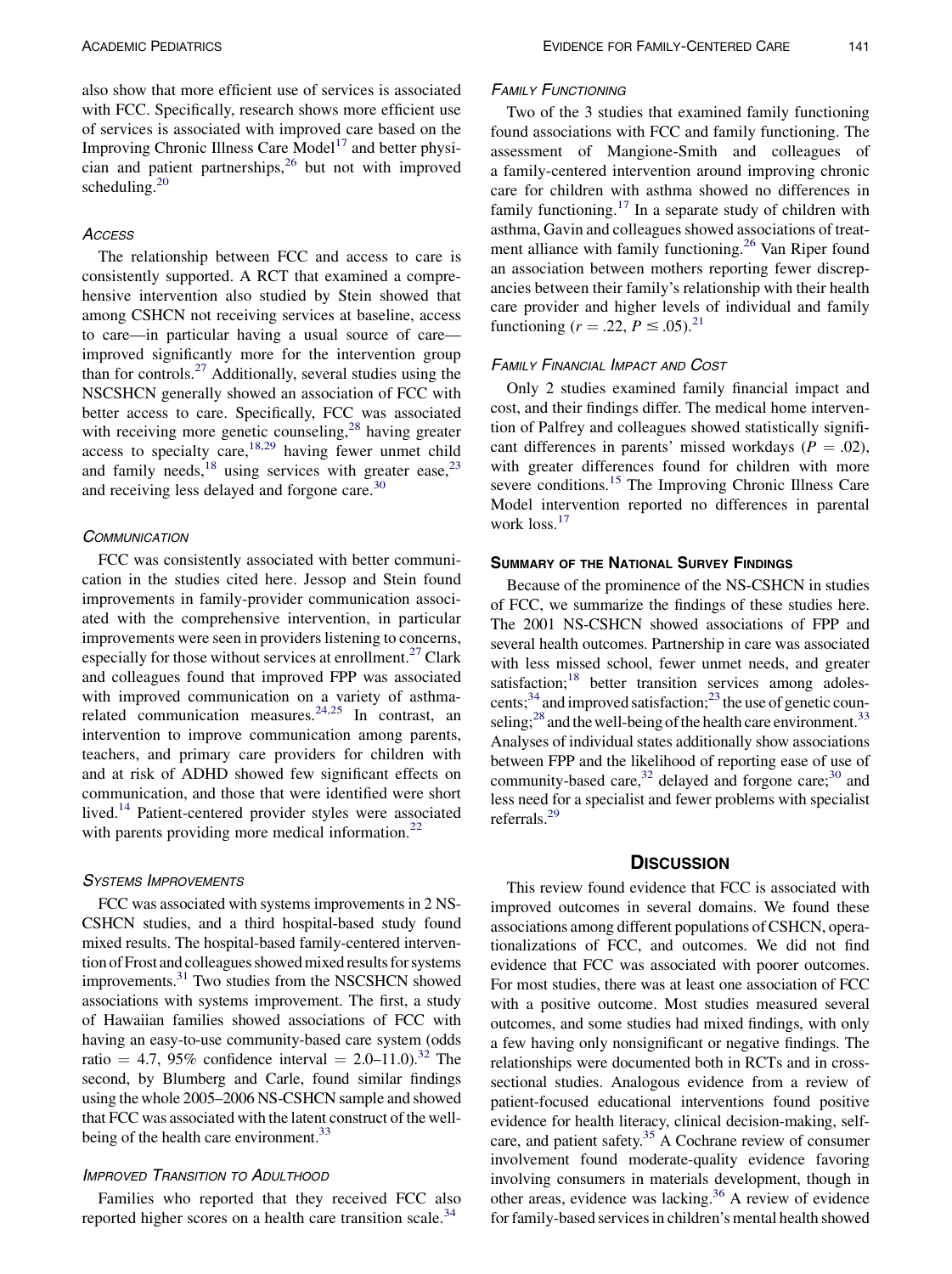<span id="page-6-0"></span>improvements in quality of care outcomes though a need for more research.<sup>37</sup>

In our review, we found that the evidence in certain areas dominates. Over a third of the articles examined populations of CSHCN, children with disabilities, and/or groups of children with several chronic conditions rather than specific single conditions. Among children with specific chronic conditions, most of the studies were of children with asthma. Similarly, when looking at the evidence by endpoint, the health domain stands out because these outcomes were included in nearly half the articles. Other areas (such as transition and family financial impact) had very little evidence.

Several studies examined minority populations or populations at higher risk. Several studies examined populations with high proportions of African American, Latino, and/or minority children.<sup>11,12,14,15,16,17,24,25,27</sup> One study examined populations with a high proportion of children insured by Medicaid.<sup>12</sup> Several studies examined interactions of risk factor (such as poverty and low baseline service use) and intervention and generally found that children and parents at higher baseline risk experienced stronger intervention effects than children and parents at low baseline risk.<sup>11,15,24,25,27</sup>

This review has several limitations. We only examined US studies and studies published in English. The heterogeneity of study outcomes did not allow us to conduct a metaanalysis. Although there were many RCTs, other studies lacked control subjects or were purely the findings of cross-sectional surveys. Publication bias likely favors studies that demonstrate an association with FCC, though it is useful to note that not all studies found positive associations with relevant outcomes. The literature has many gaps.

The review indicates several areas of needed research. First, it would help to have studies that better isolate the value of family-centeredness rather than considering familycentered efforts in the context of a broader intervention. Several of the studies did not isolate the effect of the family-centeredness, but rather looked at the overall impact of the intervention; thus, any effect of the intervention may or may not reflect the degree of family-centeredness. Second, it is necessary to more clearly define and operationalize FCC and FPP. This will help future researchers build the field systematically. Nevertheless, the research recommended above along with the research presented here will also help providers and practices target their FCC implementation efforts.

Consensus on what exactly FCC entails and operationalizing the FCC will help future research activities build a body of evidence related to FCC.We chose FPP as our definition of FCC. This, however, captures only part of what is generally considered FCC. It would be helpful if a definition of FCC would include several dimensions of FCC in a way that studies could either fully implement and measure FCC, or examine specific aspects of FCC. The Family Voices Family-Centered Care Self-Assessment tool<sup>38</sup> and the selfassessment tools designed by the Institute for Family-Centered Care<sup>[39](#page-7-0)</sup> could be good bases for assessing FCC efforts and operationalizing a definition of FCC.

The relatively strong evidence for FPP should be of interest to practitioners. This is shown in our review and in broader reviews for other populations. Providers may consider making changes in their practices to improve communication and partnership with children and their families. High-quality patient-provider encounters with a focus on the patient and family perspective, needs, expertise, and priorities is a central part of the description of FCC put forth by various organizations.<sup>3,5,7</sup> Similarly, providers should consider whether there is a need for additional staff to improve the partnership and communication with families. This may be particularly important to consider for vulnerable families. This review provides evidence of reasonable strength and quality, some from RCTs, that FCC and its components can improve outcomes for CSHCN and their families. We believe that this evidence supports the endorsement and further study of FCC.

#### ACKNOWLEDGMENT

We thank our funders at the Maternal and Child Health Bureau, cooperative agreement 5 U53MC04473-03-00, members of our advisory group, and Jill Hurson.

#### **REFERENCES**

- 1. McPherson M, Arango P, Fox H, et al. A new definition of children with special health care needs. Pediatrics. 1998;103:137–140.
- 2. van Dyck PC, McPherson M, Strickland BB, et al. The National Survey of Children With Special Health Care Needs. Ambul Pediatr. 2002;2:29–37.
- 3. Achieving and measuring success: a national agenda for children with special health care needs. Available at: [http://www.mchb.hrsa.gov/](http://www.mchb.hrsa.gov/programs/specialneeds/measuresuccess.htm) [programs/specialneeds/measuresuccess.htm.](http://www.mchb.hrsa.gov/programs/specialneeds/measuresuccess.htm) Accessed November 13, 2009.
- 4. A guide for advancing family-centered and culturally linguistically competent care. 2007. National Center for Cultural Competence. Available at: [http://www11.georgetown.edu/research/gucchd/nccc/](http://www11.georgetown.edu/research/gucchd/nccc/documents/fcclcguide.pdf) [documents/fcclcguide.pdf.](http://www11.georgetown.edu/research/gucchd/nccc/documents/fcclcguide.pdf) Accessed March 1, 2009.
- 5. Committee on Hospital Care. American Academy of Pediatrics. Family-centered care and the pediatrician's role. Pediatrics. 2003; 112(3 pt 1):691–697.
- 6. American Academy of Pediatrics Medical Home Initiatives for Children With Special Needs Project Advisory Committee. The medical home. Pediatrics. 2002;110:184–186.
- 7. Institute for Family-Centered Care. Advancing the Practice of patientand family-centered ambulatory care: how to get started. Available at: [http://www.familycenteredcare.org/pdf/GettingStarted-Ambulatory](http://www.familycenteredcare.org/pdf/GettingStarted-AmbulatoryCare.pdf) [Care.pdf](http://www.familycenteredcare.org/pdf/GettingStarted-AmbulatoryCare.pdf). Accessed May 15, 2009.
- 8. Stille C, Turchi RM, Antonelli R, et al. The Academic Pediatric Association Task Force on the Family-Centered Medical Home. The family-centered medical home: specific considerations for child health research and policy. Acad Pediatr. 2010;10:211-217.
- 9. Perrin JM, Romm D, Bloom SR, et al. A family-centered, community based system of services for children and youth with special health care needs. Arch Pediatr Adolesc Med. 2007;161:933–936.
- 10. Downs SH, Black N. The feasibility of creating a checklist for the assessment of the methodological quality both of randomized and non-randomized studies of health care interventions. J Epidemiol Community Health. 1998;52:377–384.
- 11. Stein RE, Jessop DJ. Long-term mental health effects of a pediatric home care program. Pediatrics. 1991;88:490-496.
- 12. Guendelman S, Meade K, Benson M, et al. Improving asthma outcomes and self-management behaviors of inner-city children: a randomized trial of the Health Buddy interactive device and an asthma diary. Arch Pediatr Adolesc Med. 2002;156:114–120.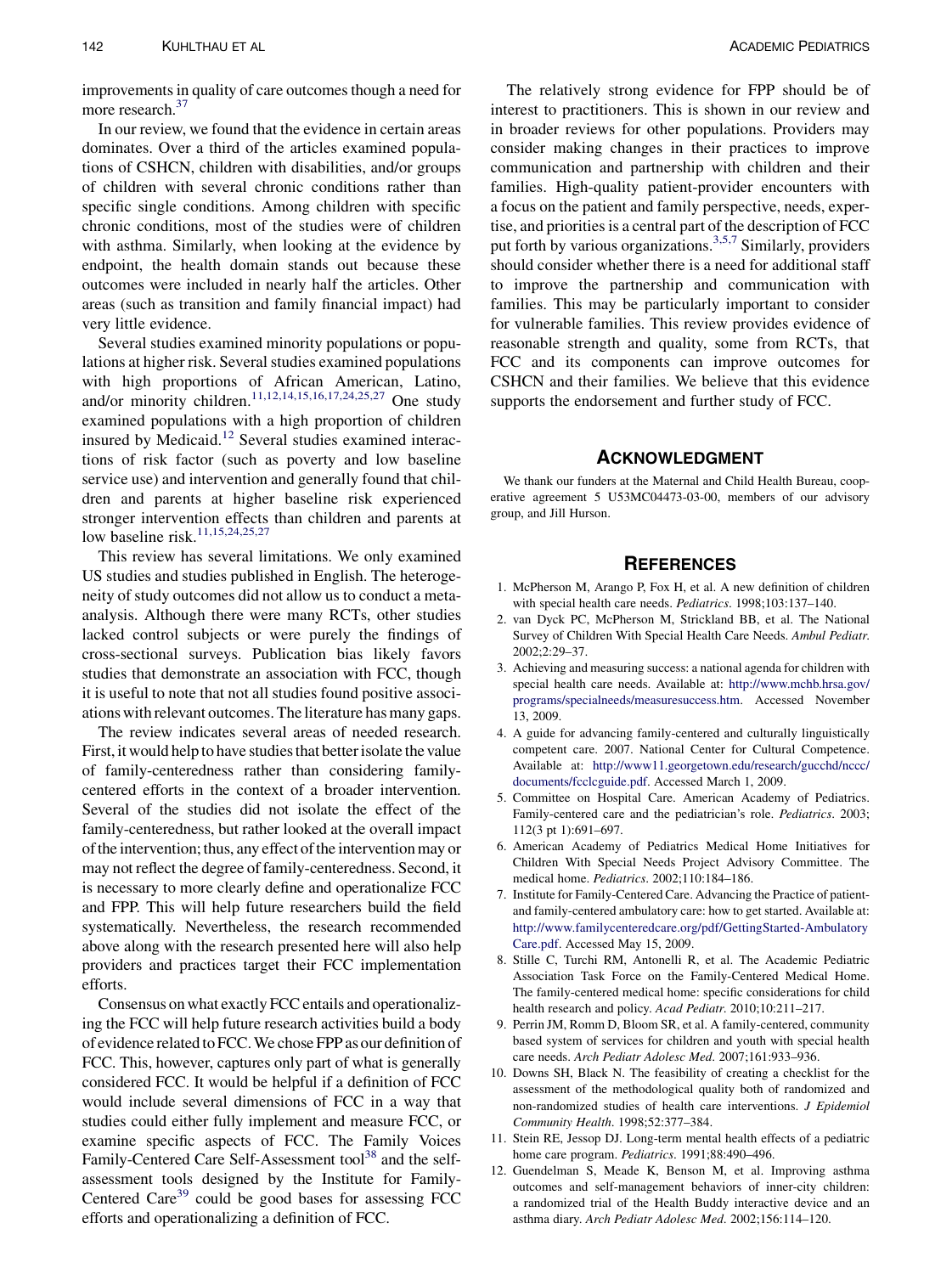- <span id="page-7-0"></span>13. Wade SL, Michaud L, Brown TM. Putting the pieces together: preliminary efficacy of a family problem-solving intervention for children with traumatic brain injury. J Head Trauma Rehabil. 2006;21:57-67.
- 14. Wolraich ML, Bickman L, Lambert EW, et al. Intervening to improve communication between parents, teachers, and primary care providers of children with ADHD or at high risk for ADHD. J Attend Disord. 2005;9:354–368.
- 15. Palfrey JS, Sofis LA, Davidson EJ, et al. The Pediatric Alliance for Coordinated Care: evaluation of a medical home model. Pediatrics. 2004;113:1507–1516.
- 16. Farmer JE, Clark MJ, Sherman A, et al. Comprehensive primary care for children with special health care needs in rural areas. Pediatrics. 2005;116:649–656.
- 17. Mangione-Smith R, Schonlau M, Chan KS, et al. Measuring the effectiveness of a collaborative for quality improvement in pediatric asthma care: does implementing the chronic care model improve processes and outcomes of care? Ambul Pediatr. 2005;5:75–82.
- 18. Denboba D, McPherson MG, Kenney MK, et al. Achieving family and provider partnerships for children with special health care needs. Pediatrics. 2006;118:1607–1615.
- 19. Owens JS, Richerson L, Beilstein EA, et al. School-based mental health programming for children with inattentive and disruptive behavior problems: first-year treatment outcome. J Attend Disord. 2005;9:261–274.
- 20. Weiland J, Schoettker PJ, Byczkowski T, et al. Individualized daily schedules for hospitalized adolescents with cystic fibrosis. J Pediatr Health Care. 2003;17:284–289.
- 21. Van Riper M. Maternal perceptions of family-provider relationships and well-being in families of children with Down syndrome. Res Nurs Health. 1999;22:357–368.
- 22. Wissow LS, Roter D, Bauman LJ, et al. Patient-provider communication during the emergency department care of children with asthma. The National Cooperative Inner-City Asthma Study, National Institute of Allergy and Infectious Diseases, NIH, Bethesda, MD. Med Care. 1998;36:1439–1450.
- 23. Ngui EM, Flores G. Satisfaction with care and ease of using health care services among parents of children with special health care needs: the roles of race/ethnicity, insurance, language, and adequacy of family-centered care. Pediatrics. 2006;117:1184–1196.
- 24. Clark NM, Gong M, Schork MA, et al. Impact of education for physicians on patient outcomes. Pediatrics. 1998;101:831-836.
- 25. Clark NM, Gong M, Schork MA, et al. Long-term effects of asthma education for physicians on patient satisfaction and use of health services. Eur Respir J. 2000;16:15–21.
- 26. Gavin LA, Wambolt MZ, Sorokin N, et al. Treatment Alliance and its association with family functioning, adherence, and medical outcome in adolescents with severe, chronic asthma. J Pediatr Psychol. 1999; 24:355–365.
- 27. Jessop DJ, Stein RE. Providing comprehensive health care to children with chronic illness. Pediatrics. 1994;93:602–607.
- 28. Wang G, Watts C. Genetic counseling, insurance status, and elements of medical home: analysis of the National Survey of Children With Special Health Care Needs. Matern Child Health J. 2007;11: 559–567.
- 29. Young MC, Drayton VL, Menon R, et al. CSHCN in Texas: meeting the need for specialist care. Matern Child Health J. 2005;9:S49–S57.
- 30. Smaldone A, Honig J, Byrne MW. Delayed and forgone care for children with special health care needs in New York State. Matern Child Health J. 2005;9:S75–S86.
- 31. Frost M, Green A, Gance-Cleveland B, et al. Improving familycentered care through research. J Pediatr Nurs. 2010;25:144–147.
- 32. Baruffi G, Miyashiro L, Prince CB, Heu P. Factors associated with ease of using community-based systems of care for CSHCN in Hawai'i. Matern Child Health J. 2005;9:S99–S108.
- 33. Blumberg SJ, Carle AC. Well-being of the health care environment for CSHCN and their families: a latent variable approach. Pediatrics. 2009;124:s361–s367.
- 34. Scal P, Ireland M. Addressing transition to adult health care for adolescents with special health care needs. Pediatrics. 2005;115: 1607–1612.
- 35. Coulter A, Ellins J. Effectiveness of strategies for informing, educating, and involving patients. BMJ. 2007;335:24–27.
- 36. Nilsen ES, Myrhaug HT, Johansen M, et al. Methods of consumer involvement in developing healthcare policy and research, clinical practice guidelines and patient information material. Cochrane Database Syst Rev. 2006;3:CD004563.
- 37. Hoagwood KE. Family-based services in children's mental health: a research review and synthesis. J Child Psychol Psychiatry. 2005; 46:690–713.
- 38. Family-Centered Care Self-Assessment Tool. Available at: [http://](http://www.familyvoices.org/pub/projects/fcca_FamilyTool.pdf) [www.familyvoices.org/pub/projects/fcca\\_FamilyTool.pdf](http://www.familyvoices.org/pub/projects/fcca_FamilyTool.pdf). Accessed July 13, 2009.
- 39. Advancing the practice of patient- and family-centered ambulatory care: how to get started. Available at: [http://www.familycentered](http://www.familycenteredcare.org/pdf/GettingStarted-AmbulatoryCare.pdf) [care.org/pdf/GettingStarted-AmbulatoryCare.pdf](http://www.familycenteredcare.org/pdf/GettingStarted-AmbulatoryCare.pdf). Accessed July 13, 2009.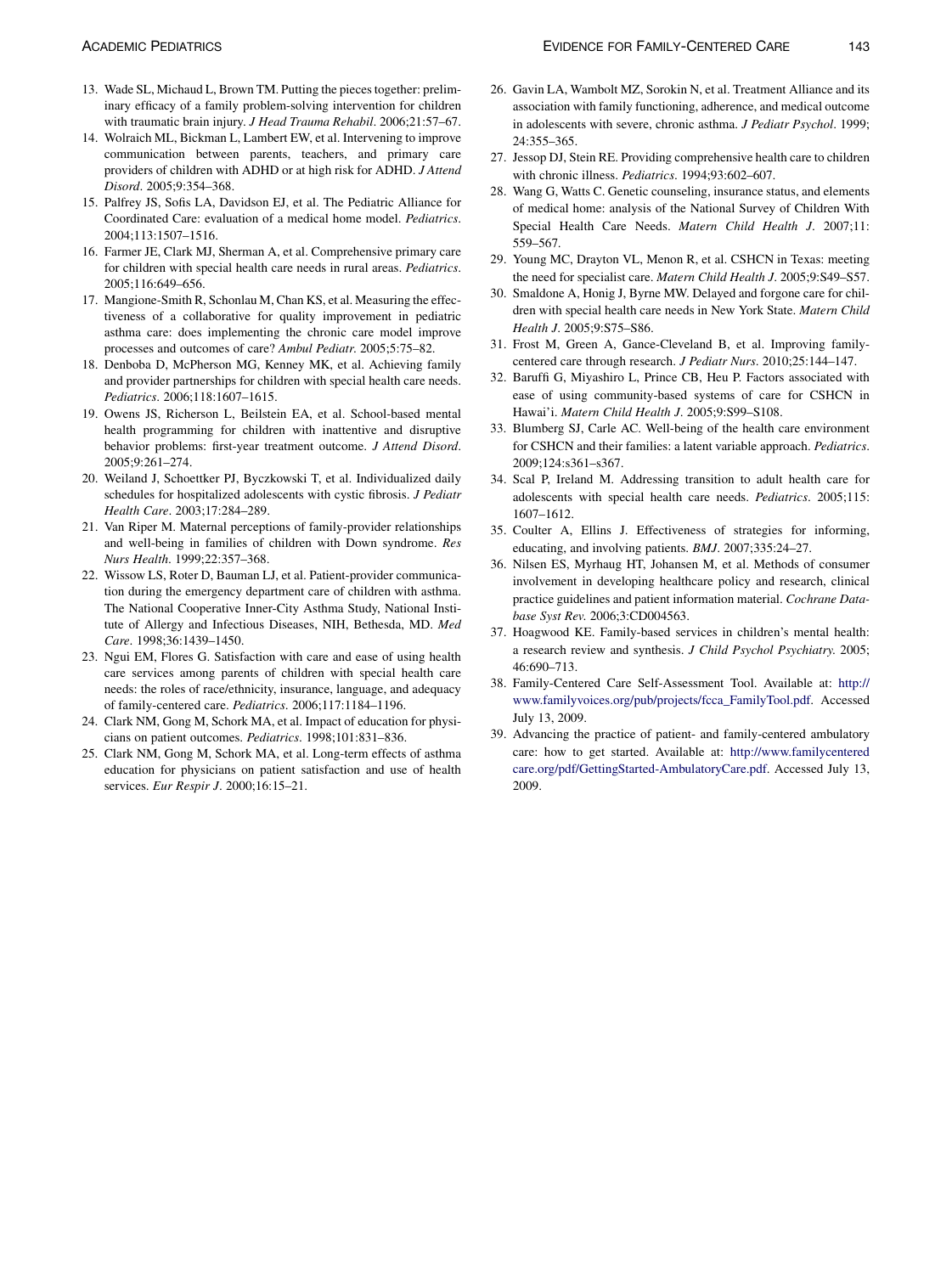#### First Author, Year, Type **Population Characteristics** Sample **Sample** Interventions/Study Focus Findings Findings Baruffi G, 2005, Cross-sectional assoc. Part of the Hawaii NSCSHCN Sample. Representative of Hawaii. No race/ ethnicity data was shown. 449 CSHCN They measured FCC from the NSCSHCN's measure of parent provider partnership. Partnering in the care of their child is associated with reporting that community-based service systems are organized so that families can use them easily,  $OR = 4.7$  (CI 2.0 to 11.0). Blumberg SJ, 2009, Cross-sectional assoc.NSCSHCN. Nationally representative. No race/ethnicity data was shown. 79,589 CSHCN Latent-variable association, how different indicators, including familycentered care (with FPP as necessary component) contribute to or affect the 'Well-being of the health care environment.'Better levels of the 'well-being of the health care environment' wereindicated by the receipt of familycentered care.Clark NM, 1998, RCT MDs were  $60\%$  male,  $59\% < 49$  years old, 57% were in individual practices, 54% spoke English only. Patients 70% boys, 59% between 2 and 7 years old, 20% have incomes <sup>&</sup>lt; 20K <sup>a</sup> year, 30% non white. 83 MDs responded and met criteria, of those 74 agreed to participate, (1276 letters initially sent). Children enrolled included those age 1–12 with asthma. 637 families responded. An interactive seminar based on theory of self regulation guiding MDs to examine ways to develop <sup>a</sup> partnership with their patients. Intervention MDs reported more treatment with appropriate mediations (e.g. with inhaled antiinflammatory meds 68% vs. 56%  $p =$ .04), more communication (e.g. wrote down how to adjust dose of meds when symptoms change), and spent less time with new patients (23 vs. 27 min.). Parent perceptions of intervention MDs included morereassurance by MD (4.63 vs. 4.42  $p = .006$ ) and other outcomes. Changes reported on health services use including fewer nonemergency MD visits (1.24 vs. 2.25  $p = .005$ ),

#### Appendix. Findings From the Literature Review of Family Centered Care

follow-up MD visits (.94 treatment vs. 1.61 control  $p = .005$ ) but no effect on ED or hospitalization use as a whole. Low income children in treatment group had <sup>a</sup> reduction in ED use. The higher the number of baseline hospitalizations the greater the intervention effect was onreducing hospitalizations and the same is true of ED visits.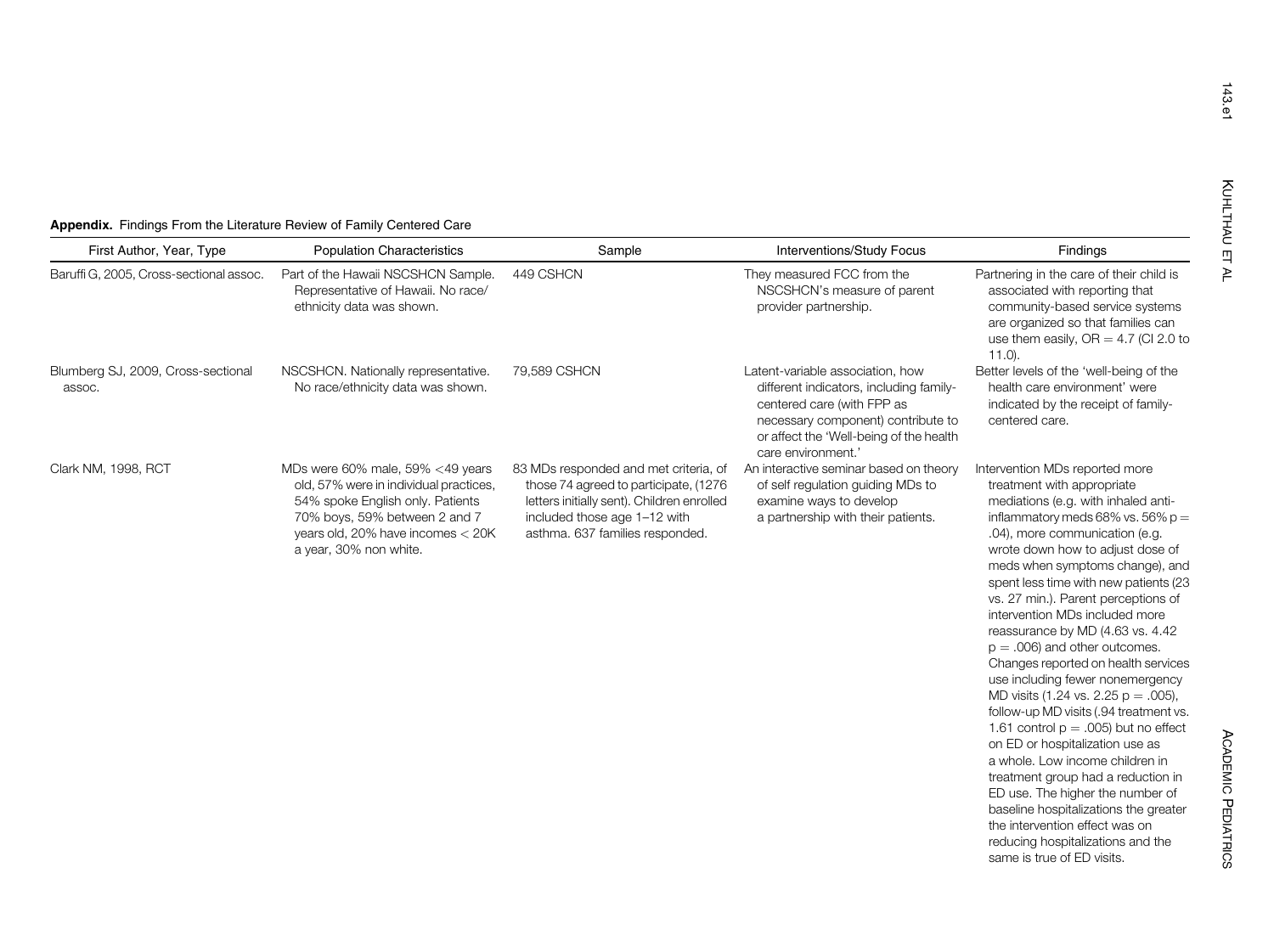|  | Clark NM, 2000, RCT |  |
|--|---------------------|--|
|  |                     |  |

MDs were 60% male, 59%  $<$ 49 years old, 57% individual practices, 54% spoke English only. Patients 70% boys, 59% between 2 and 7 years old. 20% have family incomes <sup>&</sup>lt;20K <sup>a</sup> year, 30% non-White.

67 physicians at long term evaluation (1276 letters sent to MDs to recruit). Final sample of children seen by these MDs is 527.

An interactive seminar based on theory of self regulation guiding MDs to examine ways to develop <sup>a</sup> partnership with their patients.

Communication and patient education strategies taught in the intervention were used more extensively by treatment group MDs. (For example, MDs wrote down how to adjust dose or timing of meds related to child's symptoms (OR  $5.7$  p = .05). Parents of patients in intervention group reported MD paid close attention (adjusted mean 4.54 vs. 4.41  $p <$ .04), were commended by the MD for asthma management, physician asked open-ended questions, physician asked about specific fears/ concerns with medicine, physician gives me <sup>a</sup> good idea of the shortterm treatment plan, physician makes it easy for us to follow instructions for medications, but there was no difference in physician spending enough time with family. Healthcare use shows thatintervention families had fewerhospitalizations (with those with higher baseline hospitalizations having <sup>a</sup> greater program effect) but no overall reduction in ED use butthere was an intervention effect forthose with high baseline ED use. No main effects for office visitsscheduled or unscheduled but therewere interaction effects.Family provider partnership is associated with less missed school, less unmet need for specialty care (OR for never/sometimes feeling like <sup>a</sup> partner vs. usually/always 3.75 CI

3.23 to 4.30), greater satisfaction, fewer unmet needs, and fewer family

unmet needs.

(Continued)

Denboba D, 2006, Cross-sectional assoc.

Nationally representative. 37,316 CSHCN They measured FCC from the 2001 NSCSHCN's measure of parent provider partnership.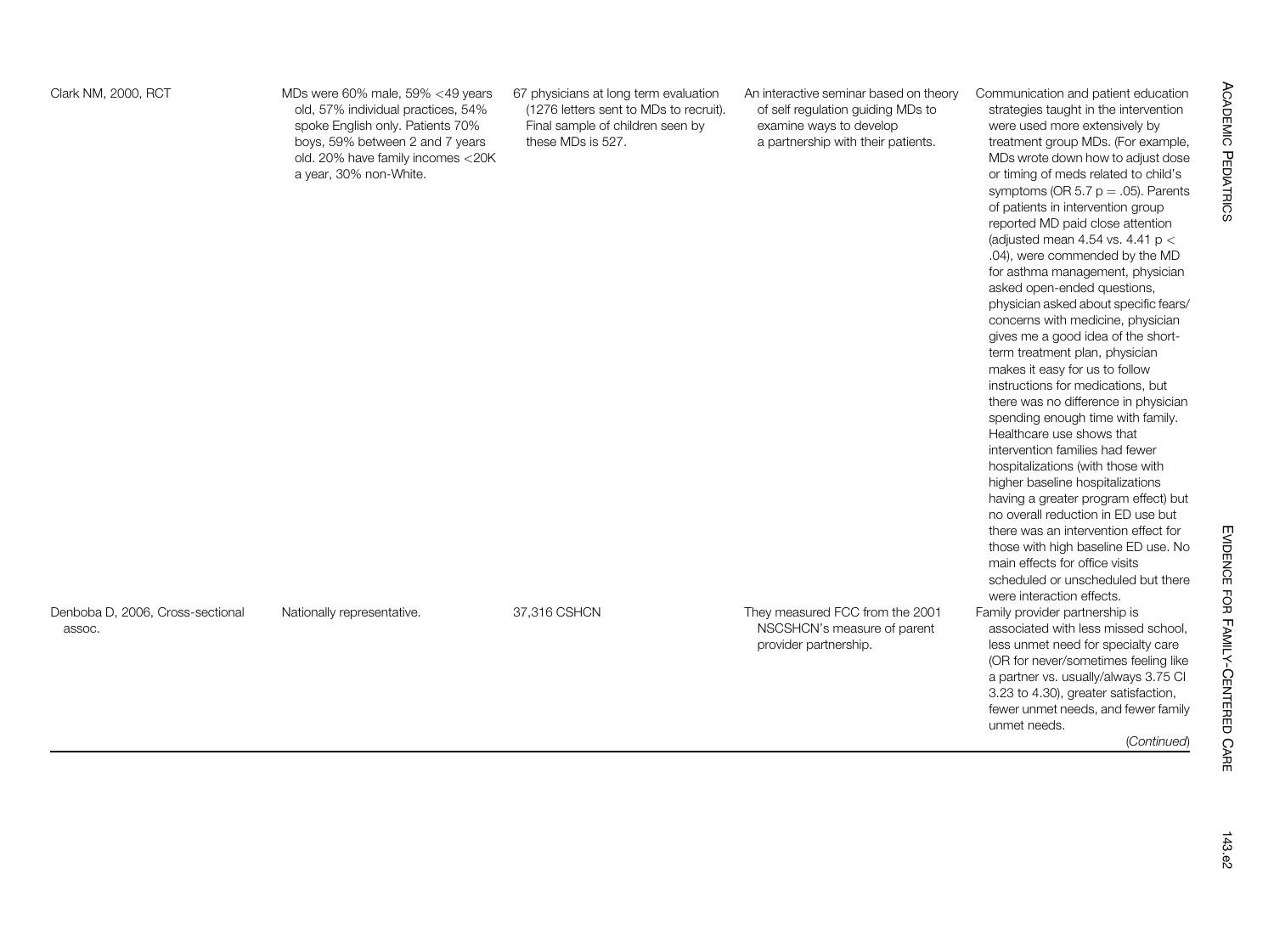Appendix. Findings From the Literature Review of Family Centered Care (Continued)

| First Author, Year, Type              | <b>Population Characteristics</b>                                                                                                                                             | Sample                                                                                                                                                                                     | Interventions/Study Focus                                                                                                                                                                                                                                                                                                                 | Findings                                                                                                                                                                                                                                                                                                                                                                                                                                                                                                                                                                                                                                                                                                                                                                                                 |
|---------------------------------------|-------------------------------------------------------------------------------------------------------------------------------------------------------------------------------|--------------------------------------------------------------------------------------------------------------------------------------------------------------------------------------------|-------------------------------------------------------------------------------------------------------------------------------------------------------------------------------------------------------------------------------------------------------------------------------------------------------------------------------------------|----------------------------------------------------------------------------------------------------------------------------------------------------------------------------------------------------------------------------------------------------------------------------------------------------------------------------------------------------------------------------------------------------------------------------------------------------------------------------------------------------------------------------------------------------------------------------------------------------------------------------------------------------------------------------------------------------------------------------------------------------------------------------------------------------------|
| Farmer JE, 2005, Int. pre- post comp. | Sample of children with complex<br>chronic health conditions. 33% were<br>of racial and ethnic minority. Mean<br>age 7.4 years, 57% male, 83% of<br>mothers had a HS diploma. | 175 referred by physicians in 3<br>university affiliated clinics. 83<br>consented and completed baseline<br>research measures. 51 remained in<br>the study for the full year intervention. | Family to family peer support provided<br>as a part of the medical home model<br>with individualized advice given,<br>a care team, care coordination,<br>home visits, and a written health<br>plan.                                                                                                                                       | Improved access to mental health<br>services (29% to 45% got mental<br>health services T1 and T2<br>respectively); no changes in number<br>of children who received primary,<br>preventive, specialty, inpatient,<br>emergency, or dental services. Were<br>decreases in the number of primary<br>and specialty cared visits. Report of<br>hospitalizations and in-home nursing<br>stayed the same. Satisfaction with<br>care coordination improved but there<br>was a decline in satisfaction with<br>primary care and no change in<br>satisfaction with other health and<br>related services. Family functioning<br>improved on several measures, e.g.<br>the total number of needs (-1.83<br>difference $p = .0013$ ) and child<br>functioning did not change but<br>missed school days were reduced. |
| Frost M, 2010, Intv. w/pre-post comp. | No demographic data identified                                                                                                                                                | 39 parents of hospitalized infants and<br>toddlers for pretest, 34 for posttest,<br>76 staff members for pretest, 51 for<br>posttest                                                       | Pretest assessing concerns of parents<br>with children in the hospital unit as<br>well as staff concerns. Intervention of<br>FCC educational program,<br>environmental changes to the unit<br>based on parent/staff suggestions,<br>and unit policy changes to increase<br>family centered environment.<br>Posttest to compare responses. | No statistically significant changes in<br>parent pre-post comparison though<br>some may be clinically significant-<br>parents noted improvement in staff<br>interactions, educational resources,<br>respect for decisions and others.<br>Staff reported statistically significant<br>improvements in inclusion of fathers,<br>and unit improvements as well as<br>clinically significant improvements in<br>recognizing parents as primary<br>decision makers. In addition to the<br>Pre-post test comparisons, Press<br>Ganey Scores showed<br>improvements in all key areas of the<br>project including respect for parent<br>knowledge, teamwork and inclusion<br>in decision making. These<br>improvements were seen both in the<br>post-test scores and the late follow-<br>up.                    |

KUHLTHAU ET AL

KUHLTHAU ET AL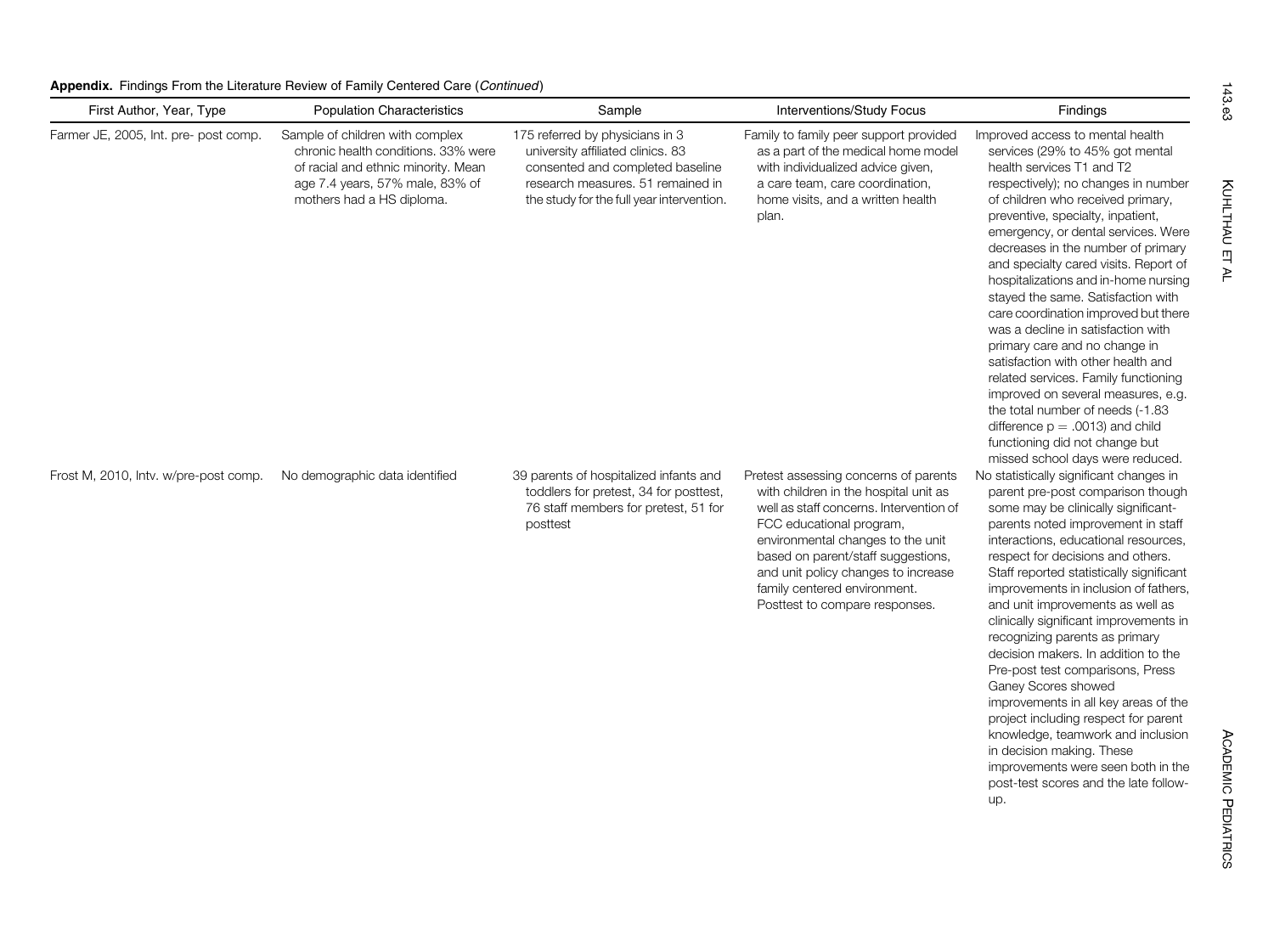| Gavin LA, 1999, Cross-sectional assoc. | Mean age 14, 75% White 13% African-<br>American, 10% Hispanic, 50%<br>female, mostly middle class, median<br>length of stay 28 days.                                                          | 60 adolescents with severe chronic<br>asthma, 70% response rate.                        | Goal alliance is the measure of FCC                                                                                                                                                                                                                                                                                                                                               | Adherence with asthma medications<br>was related to the physician's goal<br>alliance and physical defeat alliance<br>$(r = .28 \text{ p} < .05 \text{ r} = .34 \text{ p} < .01)$<br>Follow-up adherence also related to<br>physicians' goal alliance, physician<br>defeat alliance. Better MD ratings of<br>goal alliance and treatment defeating<br>scales were associated with less<br>urgent office visits in the year post<br>hospitalization but not related to ED<br>visits or hospitalizations. Family<br>functioning related to physician goal<br>alliance and physician defeating<br>alliance in multiple regressions. In<br>similar models, physician goal<br>alliance related to the parent<br>functioning on the behavior control<br>dimension and physician defeating<br>alliance related the quality of the<br>family interaction. |
|----------------------------------------|-----------------------------------------------------------------------------------------------------------------------------------------------------------------------------------------------|-----------------------------------------------------------------------------------------|-----------------------------------------------------------------------------------------------------------------------------------------------------------------------------------------------------------------------------------------------------------------------------------------------------------------------------------------------------------------------------------|--------------------------------------------------------------------------------------------------------------------------------------------------------------------------------------------------------------------------------------------------------------------------------------------------------------------------------------------------------------------------------------------------------------------------------------------------------------------------------------------------------------------------------------------------------------------------------------------------------------------------------------------------------------------------------------------------------------------------------------------------------------------------------------------------------------------------------------------------|
| Guendelman S, 2002, RCT                | Primarily a Medicaid population. Mean<br>age was 12, just over 90% of sample<br>has public insurance and over 70%<br>was African-American.                                                    | 134 children with ED or hospital visits<br>for asthma (out of 136 screened<br>eligible) | Asthma self-management and<br>education program, "the Health<br>Buddy", an internet query device<br>a nurse uses to communicate with<br>the family and provide information to<br>health providers. Comparison<br>intervention was a standard asthma<br>diary.                                                                                                                     | Post intervention significantly fewer<br>children in the Health Buddy<br>program had peak flow readings in<br>the yellow or red zone during the 14<br>days before the follow-up visit<br>compared to the control ( $OR = .43$ )<br>CI.23-.82 $p = .01$ ). The same is true<br>for limitations in activity ( $OR = .52$ CI<br>.29–.94 $p \leq .03$ ). The only health<br>services measure that differed was<br>urgent calls (OR = .43 Cl. 18-.99)<br>p .05). ED and hospitalization results<br>not statistically significant.                                                                                                                                                                                                                                                                                                                     |
| Jessop DJ, 1994, RCT                   | Children ages birth through 11.60%<br>Hispanic, 27% African-American;<br>40% of parents are married; 45% of<br>children live with both parents; 55%<br>have some public assistance<br>income. | 219 children with chronic physical<br>conditions - 178 with complete data.              | Home care program - multidisciplinary<br>team that delivers comprehensive<br>services including case<br>management. Team members<br>monitor condition, deliver direct<br>care, ongoing primary care,<br>specialized care in conjunction with<br>specialist, coordinate services,<br>patient education and advocacy.<br>Team involves family in management<br>and decision-making. | For those with out services at baseline,<br>service use increased for both<br>groups but they increased more for<br>the intervention group. Significant<br>results found for listens to concerns<br>and for those with services there<br>were significant results for<br>coordination with other agencies.<br>Other aspects of the results are not<br>statistically significant.<br>(Continued)                                                                                                                                                                                                                                                                                                                                                                                                                                                  |

143.e4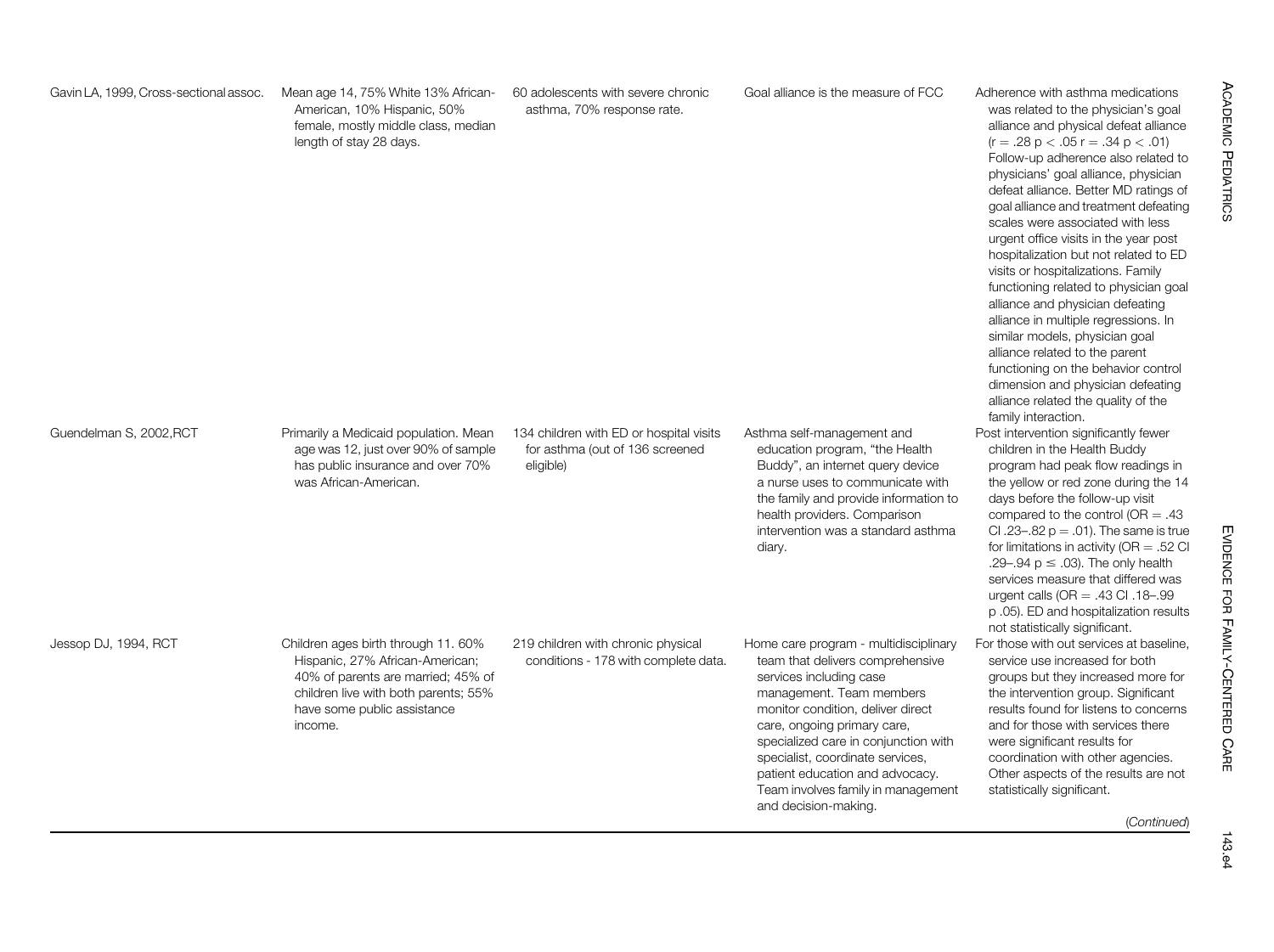Appendix. Findings From the Literature Review of Family Centered Care (Continued)

| First Author, Year, Type                         | <b>Population Characteristics</b>                                                                                                                                                           | Sample                                                                                                                                                                      | <b>Interventions/Study Focus</b>                                                                                                                                                                                                                                                                                                            | Findings                                                                                                                                                                                                                                                                                                                                                                                                                                                                                                                                                                                                                                                                                                                                                                    |
|--------------------------------------------------|---------------------------------------------------------------------------------------------------------------------------------------------------------------------------------------------|-----------------------------------------------------------------------------------------------------------------------------------------------------------------------------|---------------------------------------------------------------------------------------------------------------------------------------------------------------------------------------------------------------------------------------------------------------------------------------------------------------------------------------------|-----------------------------------------------------------------------------------------------------------------------------------------------------------------------------------------------------------------------------------------------------------------------------------------------------------------------------------------------------------------------------------------------------------------------------------------------------------------------------------------------------------------------------------------------------------------------------------------------------------------------------------------------------------------------------------------------------------------------------------------------------------------------------|
| Mangione-Smith R, 2005, Int.<br>w/ control group | Mean age 8.9 intervention 10.5 control,<br>race/ethnicity 19% and 43% non-<br>Hispanic White, 30% and 23% non-<br>Hispanic African-American, 29%<br>and 22% Hispanic, 22% and 12%<br>other. | 26 practices involved in the ICI<br>intervention 9 agreed to be<br>evaluated. With 4 of the 9 providing<br>comparison sites. 385 children with<br>moderate to severe asthma | A learning collaborative to improve<br>pediatric asthma care using the<br>Improving Chronic Illness Care (ICI)<br>model. ICI model includes<br>organizational/leadership, patient<br>self-management support, delivery<br>system design, provider decision<br>support, clinical information<br>systems, and links to community<br>services. | For 6 of 8 quality indicators and the<br>overall process of care score the<br>scores in the intervention group<br>improved substantially while the<br>control sites showed little or no<br>improvement (overall score<br>difference of difference was 13<br>$p < .0001$ ). Process of care: children<br>in intervention sites are more likely to<br>monitor their peak flow (70% vs. 43%)<br>$p < .001$ ) and have a written action<br>plan (41 vs. 22% $p < .001$ )<br>compared to control sites.<br>Intervention sites had higher PedsQL<br>4.0 general QOL, higher asthma<br>quality of life treatment problems,<br>and asthma specific QOL re<br>symptoms scale No difference found<br>on family functioning, adolescent<br>satisfaction, school days, or work<br>loss. |
| Ngui EM, 2006, Cross-sectional assoc.            | Nationally representative of CSHCN                                                                                                                                                          | 36,238 CSHCN                                                                                                                                                                | They measured FCC from the 2001<br>NSCSHCN's measure of parent<br>provider partnership.                                                                                                                                                                                                                                                     | Predictors of dissatisfaction include:<br>sometimes or never having each<br>component compared to always or<br>usually predicted dissatisfaction,<br>specifically, inadequate time spent<br>with provider (OR $=$ 1.72 Cl 1.20-<br>2.45), provider listening skills,<br>provider gives enough information to<br>the family, sensitive to values and<br>customs, and provider helps family<br>feel like partners in child's care. For<br>models predicting problems with<br>ease of using health care FCC<br>predictors were similar to above.                                                                                                                                                                                                                               |
| Owens JS, 2005, Int. w/ pre-post<br>comp.        | 77% met criteria for ADHD of whom 19<br>met criteria for ODD or CD.                                                                                                                         | 42 children in kindergarten through<br>sixth grade with inattentive and<br>disruptive behavior problems.                                                                    | A school-based mental health program<br>that provides an evidence-based<br>treatment package using daily report<br>card which was used in school and<br>encouraged at home. They also had<br>a behavioral parenting series.                                                                                                                 | For 19 of the 21 parent rated symptom<br>severity and functioning variables<br>there was a trend toward<br>improvements with only 3 statistically<br>significant differences between<br>groups. For teacher rated variables,<br>7 variables differed between<br>treatment and control. Grades for the<br>treatment group stayed the same<br>while the control group's grades<br>declined ( $p < .05$ ).                                                                                                                                                                                                                                                                                                                                                                     |

KUHLTHAU ET AL

KUHLTHAU ET AL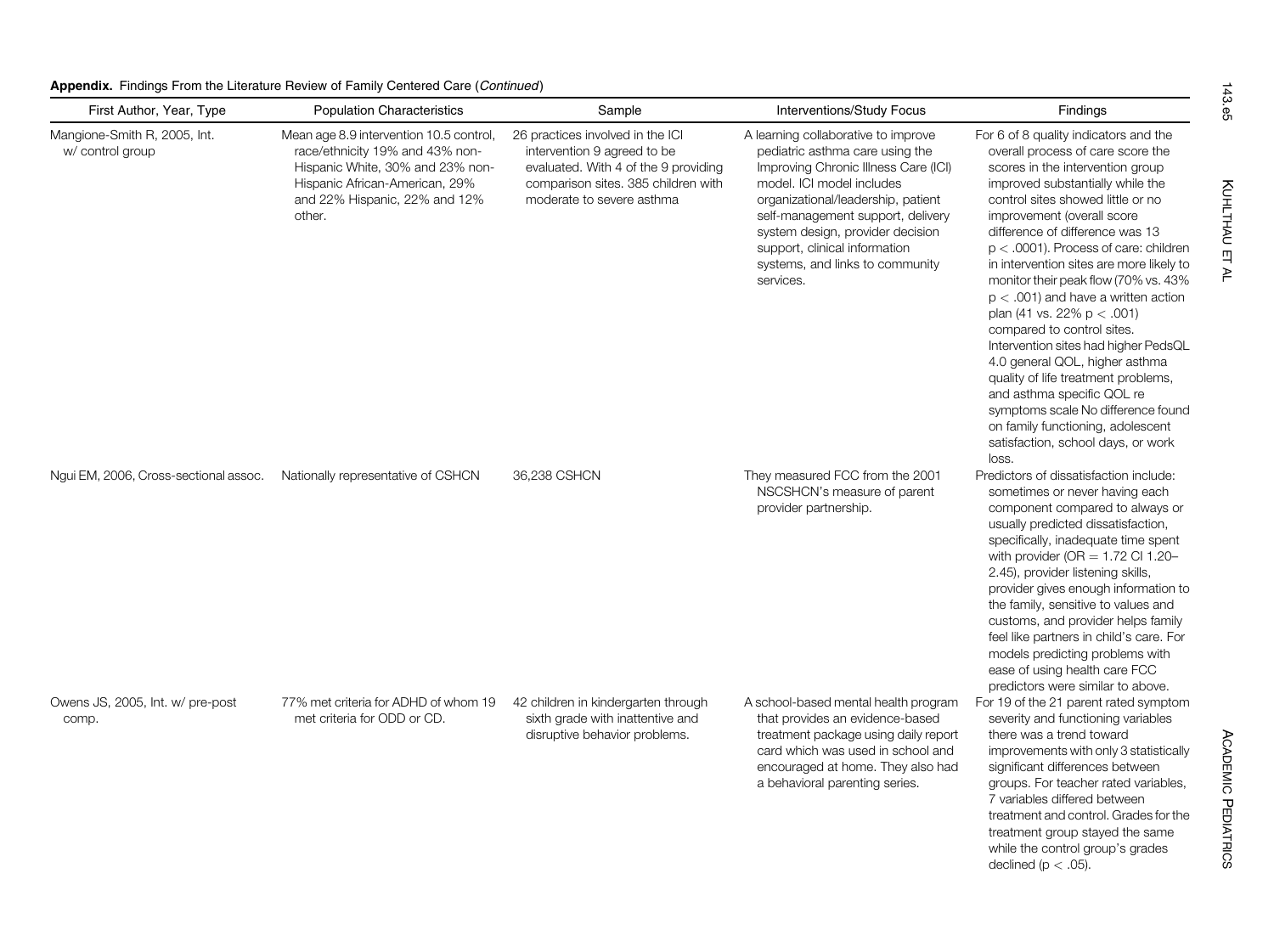| Palfrey JS, 2004, Int w/pre-post comp.      | About 56% were age 0-5. 38% non-<br>White                                                                                                                                          | 117 CSHCN with severe issues who<br>had data available at 2 year<br>evaluation. (222 invited, 150 met<br>criteria and agreed to participate). | Integrated system of care for CSHCN<br>based on principles of family-<br>centered care and the medical<br>home. Family-centered aspects<br>include: each child had an individual<br>health plan, families served as<br>advisors to the care team, a family<br>newsletter was created.                                                                                                     | Families reported that during<br>intervention it was much easier or<br>somewhat easier to obtain health<br>and support services. Families that<br>had more severe problems were<br>more likely to indicate improvement.<br>There was a non-significant increase<br>in satisfaction; more families had<br>a written care plan after the<br>intervention. No difference in the<br>percentages of children with missed<br>school days, or ED visits but there<br>were significant difference in<br>parents' missed work days and<br>hospitalizations. (The more severe<br>group had greater changes and<br>other interactions were significant.) |
|---------------------------------------------|------------------------------------------------------------------------------------------------------------------------------------------------------------------------------------|-----------------------------------------------------------------------------------------------------------------------------------------------|-------------------------------------------------------------------------------------------------------------------------------------------------------------------------------------------------------------------------------------------------------------------------------------------------------------------------------------------------------------------------------------------|-----------------------------------------------------------------------------------------------------------------------------------------------------------------------------------------------------------------------------------------------------------------------------------------------------------------------------------------------------------------------------------------------------------------------------------------------------------------------------------------------------------------------------------------------------------------------------------------------------------------------------------------------|
| Scal P, 2005, Cross-sectional assoc.        | Nationally representative of CSHCN<br>age 14-18.                                                                                                                                   | 4426 CSHCN age 14-18                                                                                                                          | They measured FCC from the 2001<br>NSCSHCN's measure of parent<br>provider partnership.                                                                                                                                                                                                                                                                                                   | Higher quality of parent-provider<br>partnership was associated with<br>significantly higher scores on the<br>transition scale (coefficient .0831<br>$p < .001$ ) and quality of the parent-<br>provider interaction was one of the<br>strongest predictors in multivariate<br>analyses.                                                                                                                                                                                                                                                                                                                                                      |
| Smaldone A, 2005, Cross-sectional<br>assoc. | Representative of CSHCN in NY state.                                                                                                                                               | 748 CSHCN                                                                                                                                     | They measured FCC from the 2001<br>NSCSHCN's measure of parent<br>provider partnership.                                                                                                                                                                                                                                                                                                   | Adjusted multivariate results show that<br>FCC (e.g. provider spends enough<br>time $OR = 1.9$ for usually, 2.9 for<br>sometimes, 7.3 for never vs. always<br>$p < .001$ ) predicting delayed/<br>foregone care.                                                                                                                                                                                                                                                                                                                                                                                                                              |
| Stein REK, 1991, RCT                        | All children enrolled in the original study<br>who were 5 or older at enrollment.<br>59% Hispanic 33% African-<br>American 8% other. 56 of mothers<br>had less than HS graduation. | Follow-up sample - 81% of original 178<br>families.                                                                                           | Home care program - multidisciplinary<br>team that delivers comprehensive<br>services including case<br>management. Team members<br>monitor condition, deliver direct<br>care, provide ongoing primary care,<br>specialized care in conjunction with<br>specialist, coordinate services,<br>patient education and advocacy.<br>Team involves family in management<br>and decision-making. | Long term follow up findings -<br>Significant difference in adjustment<br>(as measured by the PARS II) with<br>better changes in adjustment in the<br>experimental group (mean scores -<br>home care 74 vs. standard care 67;<br>$p = .009$ . Higher levels of<br>adjustment on the withdrawal,<br>anxiety/depression, productivity,<br>and hostility subscales with no<br>difference in peer relationships or<br>dependency.<br>(Continued)                                                                                                                                                                                                  |

ACADEMIC

**PEDIATRICS**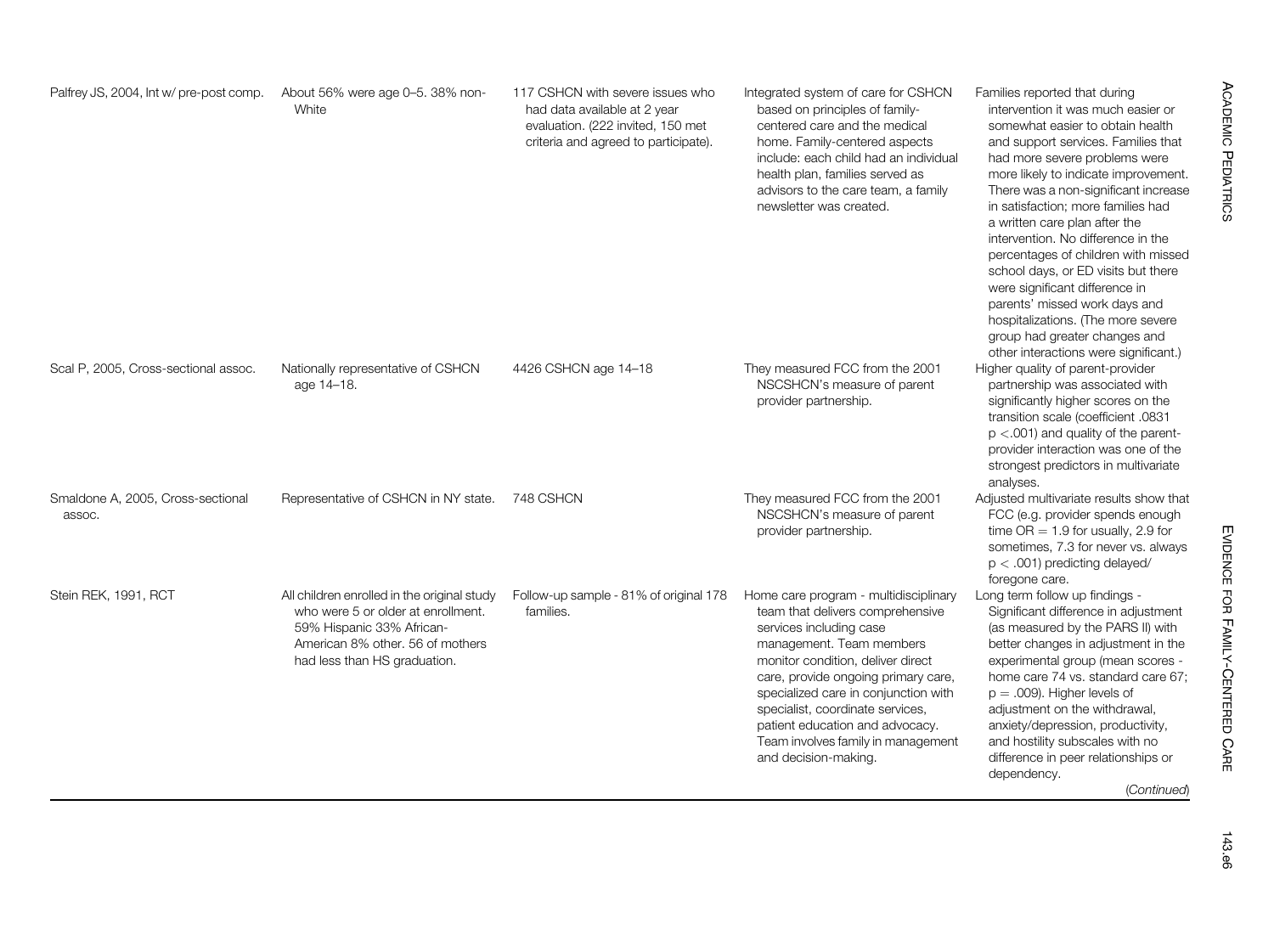Appendix. Findings From the Literature Review of Family Centered Care (Continued)

| First Author, Year, Type                      | <b>Population Characteristics</b>                                                                                                             | Sample                                                                                                                                                               | Interventions/Study Focus                                                                                                                                                                                     | Findings                                                                                                                                                                                                                                                                                                                                                                                                            |
|-----------------------------------------------|-----------------------------------------------------------------------------------------------------------------------------------------------|----------------------------------------------------------------------------------------------------------------------------------------------------------------------|---------------------------------------------------------------------------------------------------------------------------------------------------------------------------------------------------------------|---------------------------------------------------------------------------------------------------------------------------------------------------------------------------------------------------------------------------------------------------------------------------------------------------------------------------------------------------------------------------------------------------------------------|
| Van Riper M, 1999, cross-sectional<br>assoc.  | 95% White, 58% family income<br>between 25K and 55K, mean<br>maternal education 15 years,<br>average age 8 years old.                         | 89 children with down syndrome of 130<br>invited to participate                                                                                                      | They assessed family provider<br>relationships.                                                                                                                                                               | Significant correlations between beliefs<br>about family provider relationship and<br>satisfaction .43 ( $-\leq$ .01) and family<br>provider relationship and belief-desire<br>discrepancy -.56 ( $p \le .01$ ). Mothers<br>who wanted and believed they had<br>family centered relationships reported<br>better psychological well-being and<br>family functioning. No correlations<br>with depression.            |
| Wade SL, 2006, RCT                            | Mean age 10.8 years, 8.8 months since<br>injury, 65.6% male, 19% African<br>American, 53% of mothers had at<br>least a high school education. | 32 mothers of children age 5-16 with<br>moderate to severe TBI                                                                                                       | A family-centered, problem solving/skill<br>building intervention including 6<br>months of 7 biweekly core sessions<br>on problem solving/skill building, 4<br>individualized sessions.                       | Intervention group had larger decline in<br>internalizing symptoms 5.81 decline<br>in intervention vs. 2.07 in control<br>$(p=.05)$ , anxiety/depression<br>decreased (3.8 in the intervention<br>group and .06 in the control group<br>$p = .05$ , no difference in total<br>symptoms or attention problems<br>based on the CBCL. No difference<br>on BSI global severity and anxiety<br>and depression subscales. |
| Wang G, 2007, Cross-sectional assoc.          | Nationally representative of CSHCN                                                                                                            | NSCSHCN 2001                                                                                                                                                         | They looked at the association<br>between access to genetic<br>counseling for CSHCN and their<br>families and having a medical home                                                                           | CSHCN with a medical home are 2.70<br>times more likely to receive genetic<br>counseling than CSHCN without<br>medical homes (95% Cl: 1.58, 4.61;<br>$p \leq .001$ ). Family centered care was<br>the only element, out of four,<br>comprising medical home that was<br>significantly associated with<br>receiving genetic counseling.                                                                              |
| Weiland J, 2003, pre-post comp. of<br>interv. | Mean age about 17, 47% of<br>intervention vs. 40% of control group<br>has insurance.                                                          | 43 children with CF for clinical<br>outcomes                                                                                                                         | Team to address concerns of patients<br>with CF at a hospital especially telling<br>teens what would happen to them<br>and working out negotiable parts of<br>the schedule together on a day to<br>day basis. | Found no difference in airway clearance,<br>or the proportion of days patients<br>received all airway clearance<br>treatments as ordered. No difference<br>in physical therapy treatments given<br>as ordered or the proportion who got<br>at least 75% of treatments.                                                                                                                                              |
| Wissow L, 1998, Cross-sectional<br>assoc.     | 60% male, mean age 6.3 years,<br>average of 4 ED asthma visits in past<br>year.                                                               | 104 children with asthma recruited in<br>the ED. Children had to live in census<br>tracts with 20% or more households<br>below poverty and between 4-9<br>years old. | They looked at patient-centered<br>provider style in the ED.                                                                                                                                                  | Parents gave more medical and<br>psychosocial information to parent/<br>patient centered providers. Overall<br>parent satisfaction was not related to<br>a child having a parent/child centered<br>provider, but parents in visits with<br>a child/patient-centered provider<br>were more likely to be "very satisfied"<br>with the MDs job, to consider the MD                                                     |

KUHLTHAU ET AL

KUHLTHAU ET AL

to be more informative.